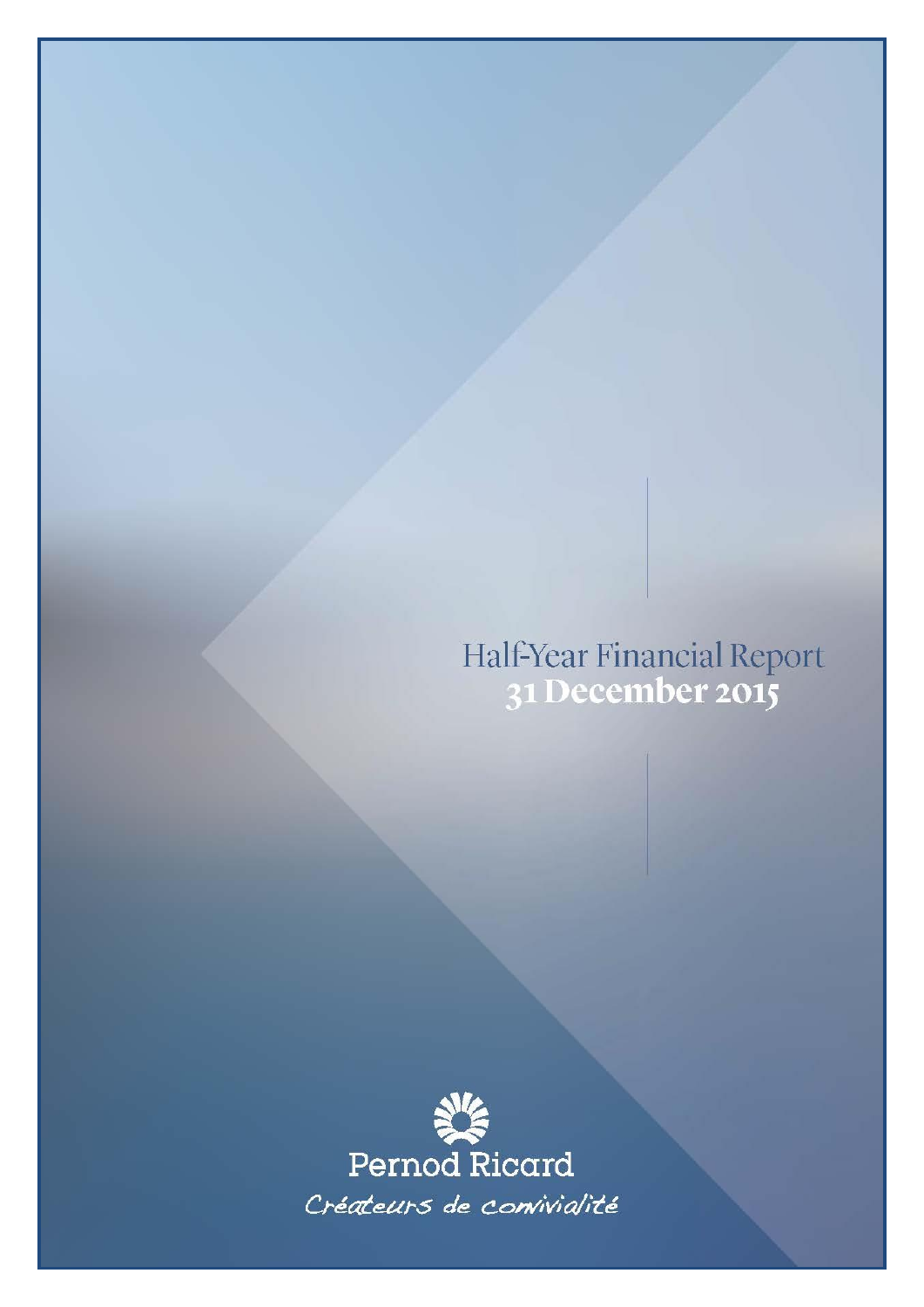# **CONTENTS**

| 1/ | CERTIFICATION BY THE PERSON ASSUMING RESPONSIBILITY FOR THE                |  |
|----|----------------------------------------------------------------------------|--|
| 2/ |                                                                            |  |
| 1. |                                                                            |  |
| 2. |                                                                            |  |
| Α. |                                                                            |  |
| B. |                                                                            |  |
| C. |                                                                            |  |
| 3. | Major risks and uncertainties for the second half of the financial year  6 |  |
| 4. |                                                                            |  |
| 5. |                                                                            |  |
| 3/ | CONDENSED CONSOLIDATED INTERIM FINANCIAL STATEMENTS 7                      |  |
| 1. |                                                                            |  |
| 2. |                                                                            |  |
| 3. |                                                                            |  |
| 4. |                                                                            |  |
| 5. |                                                                            |  |
| 6. |                                                                            |  |
| 4/ | STATUTORY AUDITORS' REVIEW REPORT ON THE INTERIM FINANCIAL                 |  |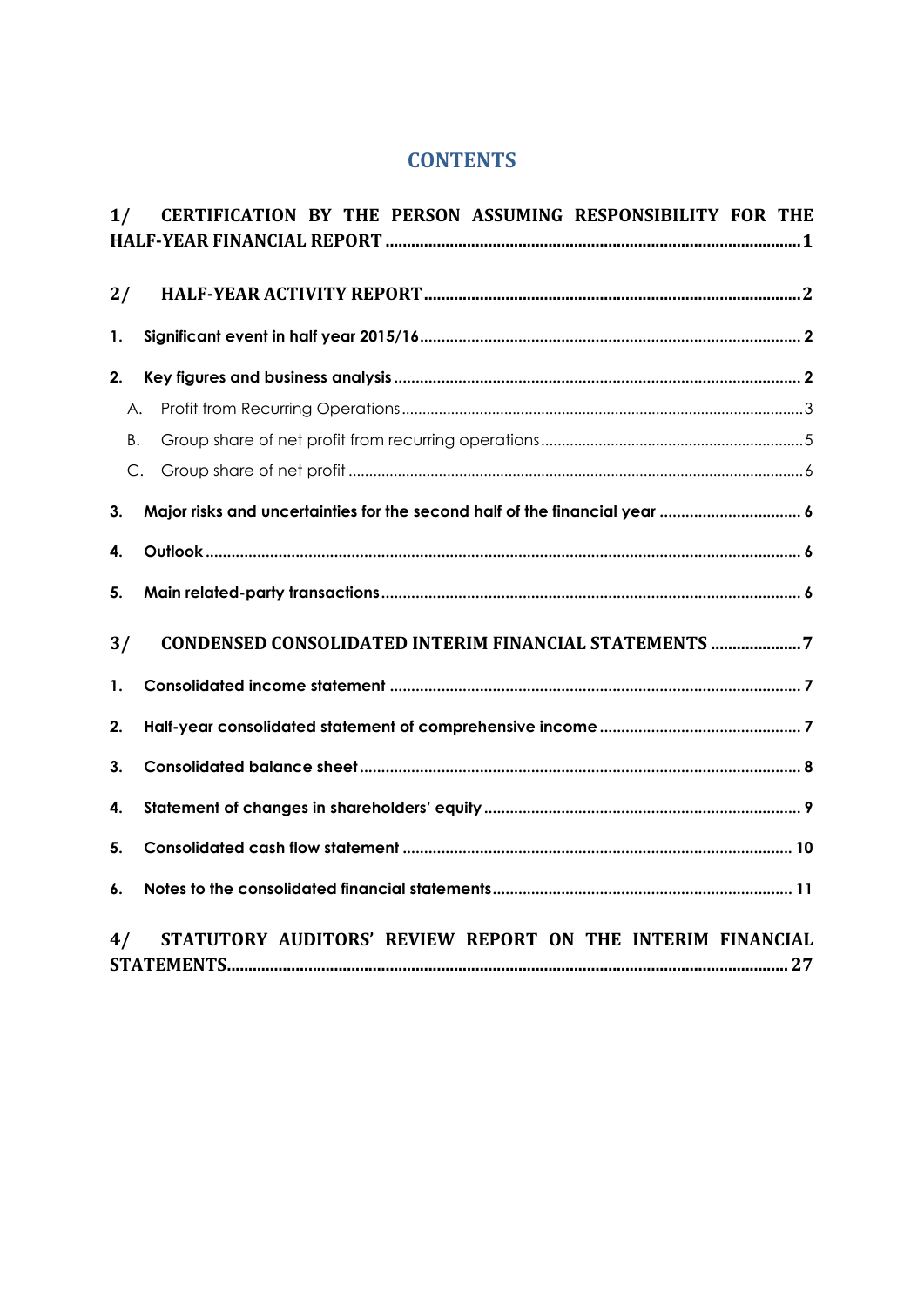# <span id="page-2-0"></span>**1/ Certification by the person assuming responsibility for the half-year financial report**

I certify that to the best of my knowledge the condensed financial statements included in this document have been prepared in accordance with the applicable accounting standards and present a true picture of the assets, financial situation and results of all the companies included within the Pernod Ricard Group, and that the enclosed half-year activity report is a true reflection of the important events arising in the first six months of the financial year and their impact on the annual financial statements, a statement of the principal transactions between related parties, as well as a description of the principal risks and uncertainties for the remaining six months of the financial year.

**Alexandre Ricard**

**Chairman & CEO**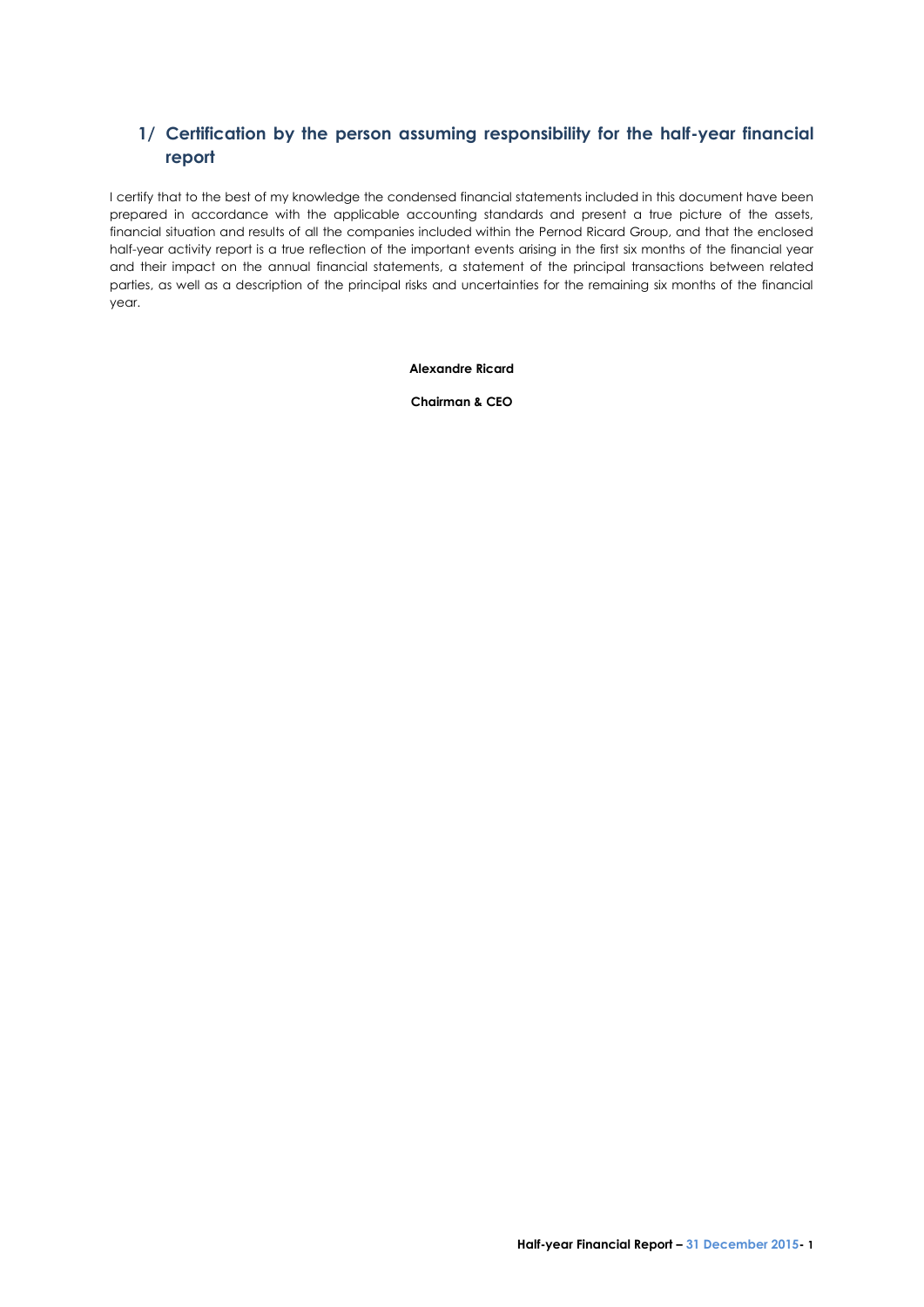# <span id="page-3-0"></span>**2/ Half-year activity report**

# <span id="page-3-1"></span>**1. Significant event in half year 2015/16**

# *Bond issue*

On 28 September 2015, Pernod Ricard issued bonds for a total amount of €500 million with the following characteristics: remaining period to maturity of eight years (maturity date: 28 September 2023) and bearing fixed-rate interest of 1.875%.

# <span id="page-3-2"></span>**2. Key figures and business analysis**

In the first half of its 2015/16 financial year (from 1 July to 31 December 2015), Pernod Ricard generated a solid performance. The Group recorded, at constant forex and Group structure, a continued gradual improvement in sales (+3%\*; +7% reported) in an environment that remains contrasted. The first half sales growth was consistent with that of the first quarter. Innovation contributed +1%\* of sales growth. Market share gains continued in most key markets.

By category, sales of the Top 14 grew +2%\*, in line with the full financial year 2014/15, and were value driven thanks to a return to positive pricing (+1%) driven by whiskies.

Pernod Ricard recorded solid growth in Profit from Recurring Operations, up +3%\* (+2%\* adjusted for the timing of the Chinese New Year). Growth in Profit from Recurring Operations is consistent with guidance of growth between +1%\* and +3%\* for the 2015/16 full financial year.

Key elements are as follows:

- Continued gradual sales improvement on an organic basis compared to the full financial year 2014/15 ;
- Gross margin ratio of 62.1%, down -25 bps\*, showing an easing of gross margin pressure vs. full financial year 2014/15 (-105 bps\*). The pricing environment remains challenging, and mix remains negative, although to a lesser extent;
- Increase in Advertising & Promotion (A&P) ratio to 18.3% to support key innovation projects and mustwin markets:
- Modest increase in structure costs compared to the first half of the 2014/15 financial year;
- Profit from Recurring Operations totaled €1,438 million, up +3%\* organically and +6% in reported terms compared to the first half of the 2014/15 financial year. This reflects the elements stated above;
- Group share of net profit from recurring operations totaled €909 million, a +9% increase compared to the first half of the 2014/15 financial year, due to Profit from Recurring Operations organic growth, positive foreign exchange impact and reduction in financial expenses;
- Improvement in Free Cash Flow from recurring operations (€544 million, +10%);
- Increase in net debt of €237 million to €9,258 million. Strong cash flow generation from Profit from Recurring Operations growth and improvement in strategic inventory variation was offset by cash flow seasonality (full-year dividend payments and more significant working capital need in the first half) and by a mechanical forex impact (€177 million due to variation of EUR/USD parity between 30 June 2015 at 1.12 and 31 December 2015 at 1.09).

<sup>\*</sup> At constant forex and Group structure (organic growth)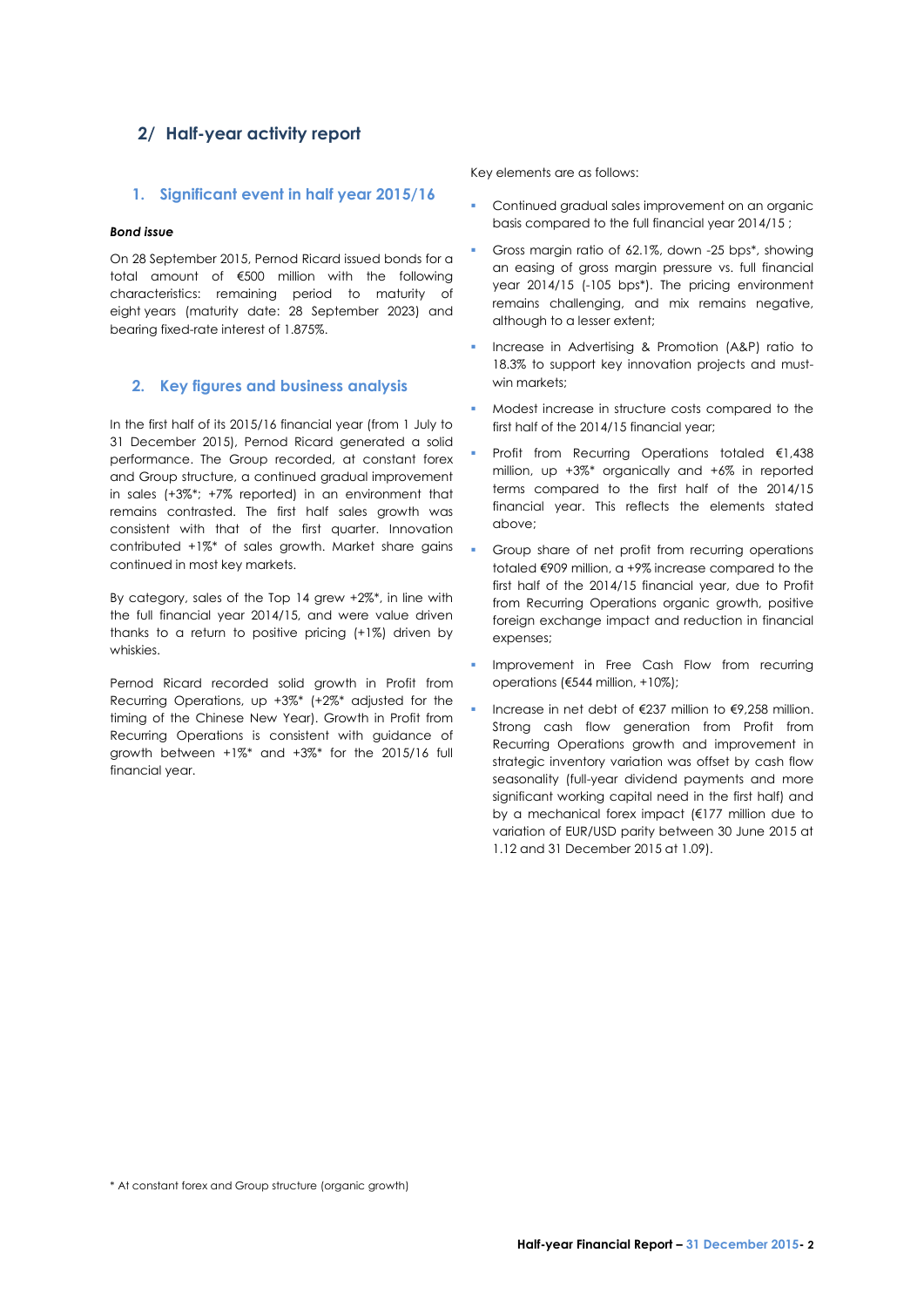# <span id="page-4-0"></span>**A. Profit from Recurring Operations**

| $\mathcal{L}$ |    |
|---------------|----|
| . .           |    |
| ×<br>____     | ŋ, |

| $(\epsilon$ million)                          | 31/12/2014 | 31/12/2015 | Reported growth Organic growth |                   |            |        |
|-----------------------------------------------|------------|------------|--------------------------------|-------------------|------------|--------|
|                                               | 6 months   | 6 months   | In $M \in$                     | $\ln \mathcal{Z}$ | In $M \in$ | In $%$ |
| Net sales                                     | 4.621      | 4.958      | 336                            | 7%                | 151        | $3\%$  |
| Gross margin after logistics costs            | 2.889      | 3.078      | 188                            | $7\%$             | 82         | 3%     |
| Advertising and promotional (A&P) investments | (819)      | (908)      | (88)                           | $1\%$             | (45)       | 6%     |
| Contribution after A&P                        | 2.070      | 2.170      | 100                            | 5%                | 37         | 2%     |
| <b>Profit from Recurring Operations</b>       | 1.358      | 1.438      | 79                             | 6%                | 35         | $3\%$  |

Pernod Ricard's 2014/15 first half-year consolidated net sales (excluding tax and duties) increased +3%\* to €4,958 million, compared to €4,621 million in the first halfyear of the financial year 2014/15. Overall, this was due to:

- **Continued gradual improvement:** 
	- Continuation of full year 2014/15 trends in Asia-Rest of World (+5%\* and +4%\* adjusted for Chinese New Year phasing compared to the first half of the 2014/15 financial year) with double-digit growth in India, Africa-Middle East and Australia, but a continued tough environment in China and difficulties in Korea;
	- acceleration in Americas (+4%\* vs. +2%\* in the first half of the 2014/15 financial year) notably driven by the United States;
	- improvement in Europe (+1%\* vs. stability\* in the first half of the 2014/15 financial year), driven mainly by Spain and the UK.
- **Growth driven by Jameson, Martell, The Glenlivet** and champagnes Mumm and Perrier-Jouët :
	- Jameson continues to grow double digits (+11%\*), driven by the United States and South Africa. In the former, the brand represents close to ¼ of total sales;
	- Martell (+7%\*) is showing good growth driven by its international development;
	- Scotch whiskies are in arowth (+1%\*), driven primarily by The Glenlivet;
	- Absolut saw an improvement in underlying trends in the United States in the half year, in line with the medium-term objective to stabilise the brand. Outside the United States the brand grew in Europe, Africa, Oceania and Brazil, but declined in Travel Retail Americas and Korea.
	- Continued strong development of champagne (+6%\*) in Japan, United States and Australia.

Gross margin after logistics costs totalled €3,078 million, representing organic growth for +3%\*. Gross margin pressure eased during the period, with a gross margin ratio of 62.1% (-25 bps\* vs. -105 bps\* for the full-year 2014/15). The pricing environment remains challenging globally, but the Group's pricing gradually improved (+1% in the half year vs. flat for the full year 2014/15). Mix however was negative, due to geographic mix (India growing while China declines), yet to a lesser extent compared to full year 2014/15 thanks to a rebound in the United States in the half year 2015/16. Thanks to operational efficiency initiatives the Group also pursued its tight management of cost of goods sold, which were stable on a constant mix basis.

Advertising and Promotion (A&P) expenses in the first half of the 2015/16 financial year totalled €908 million, an increase of +6%\*. The growth was boosted in particular by phasing as well as an increase in support for key innovation projects and must-win markets. The A&P to sales ratio should be close to 19% for the full year 2015/16.

The contribution after advertising and promotion expenditure reached €2,170 million (+2%\*). It represented 43.8% of sales, down -64 bps\* compared to the first half of the 2014/15 financial year.

Structure costs amount to €732 million. Allegro\*\* savings delivery is on track. For the 2015/16 full financial year structure costs are expected to grow broadly in line with Sales.

Profit from Recurring Operations grew +3%\* to €1,438 million. Reported growth (+6%) exceeded organic growth due to a significant foreign exchange impact (the stronger US dollar, Chinese yuan and Indian rupee are somewhat offset by the devaluation of the Russian ruble and many other emerging market currencies). The operating margin amounts to 29.0%, -20 bps\* compared to the first half of the 2014/15 financial year.

<sup>\*</sup> At constant forex and Group structure (organic growth)

<sup>\*\*</sup> Allegro: operational efficiency project launched in 2014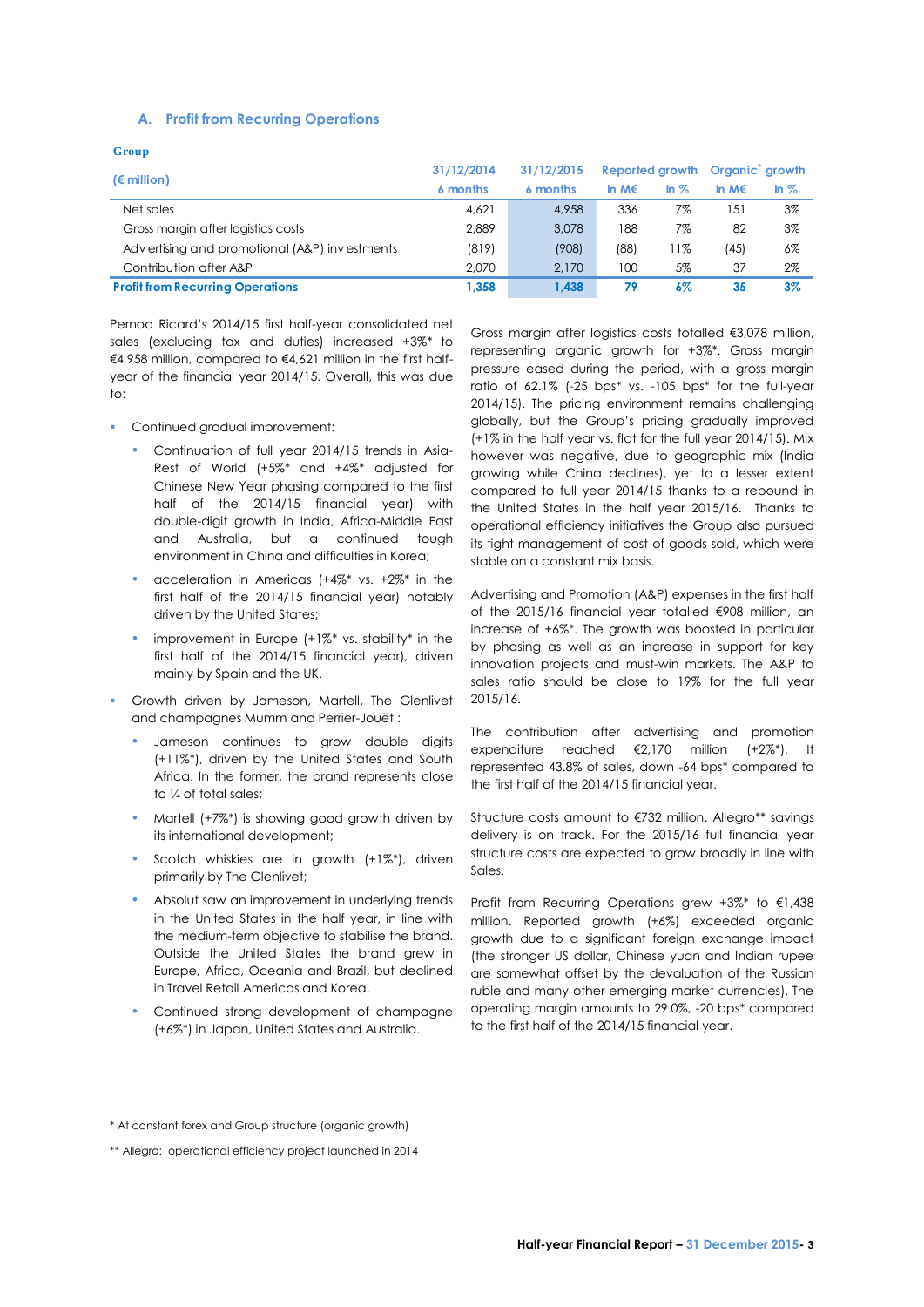### *Business activity by geographic area*

# **Asia/Rest of the World**

| $(\epsilon$ million)                    | 31/12/2014 | Reported growth Organic growth<br>31/12/2015 |                 |         |       |         |
|-----------------------------------------|------------|----------------------------------------------|-----------------|---------|-------|---------|
|                                         | 6 months   | 6 months                                     | In M $\epsilon$ | In $\%$ | In M€ | In $\%$ |
| Net sales                               | .801       | 2.019                                        | 218             | 12%     | 90    | 5%      |
| Gross margin after logistics costs      | 1.093      | 1.229                                        | 136             | 12%     | 46    | 4%      |
| A&P investments                         | (296)      | (350)                                        | (54)            | 18%     | (28)  | 9%      |
| Contribution after A&P                  | 797        | 879                                          | 82              | 10%     | 18    | 2%      |
| <b>Profit from Recurring Operations</b> | 570        | 645                                          | 74              | 13%     | 19    | $3\%$   |

#### **Americas**

| $(\epsilon$ million)                    | 31/12/2014 | 31/12/2015 | Reported growth Organic growth |         |            |        |
|-----------------------------------------|------------|------------|--------------------------------|---------|------------|--------|
|                                         | 6 months   | 6 months   | In $M \in$                     | In $\%$ | In $M \in$ | In $%$ |
| Net sales                               | .242       | 1.369      | 128                            | 10%     | 47         | 4%     |
| Gross margin after logistics costs      | 808        | 890        | 82                             | 10%     | 23         | 3%     |
| A&P investments                         | (242)      | (277)      | (35)                           | 15%     | '16)       | 7%     |
| Contribution after A&P                  | 566        | 613        | 47                             | 8%      | 6          | $1\%$  |
| <b>Profit from Recurring Operations</b> | 375        | 400        | 24                             | 7%      | (1)        | 0%     |

#### **Europe**

| $(\epsilon$ million)                    | 31/12/2014 | 31/12/2015 | Reported growth Organic growth |                   |                |        |
|-----------------------------------------|------------|------------|--------------------------------|-------------------|----------------|--------|
|                                         | 6 months   | 6 months   | In $M \in$                     | $\ln \mathcal{Z}$ | In $M \in$     | In $%$ |
| Net sales                               | 1.579      | 1,570      | (9)                            | -1%               | $\overline{4}$ | $1\%$  |
| Gross margin after logistics costs      | 988        | 959        | (30)                           | $-3\%$            | $\overline{4}$ | $1\%$  |
| A&P investments                         | (282)      | (281)      |                                | 0%                | (1)            | 0%     |
| Contribution after A&P                  | 706        | 677        | (29)                           | -4%               | 12             | 2%     |
| <b>Profit from Recurring Operations</b> | 412        | 393        | (19)                           | $-5%$             | 17             | 4%     |

# **Net sales by region, 1st semester 2014/15 : Net sales by region, 1st semester 2015/16**





#### **Profit from Recurring Operations by region, 1st semester 2014/15 :**







\* At constant forex and Group structure (organic growth)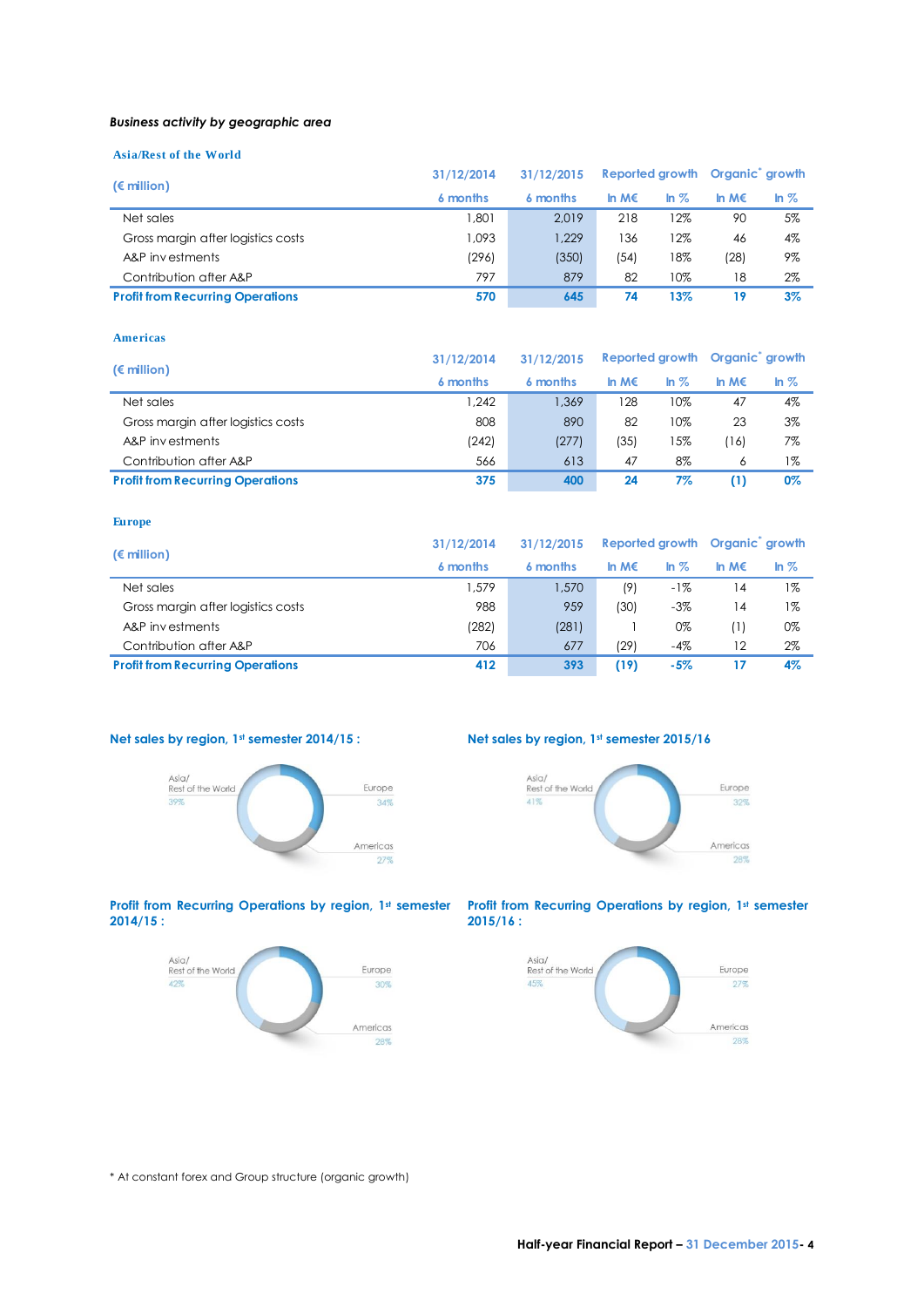Profit from Recurring Operations in the **Asia / Rest of the World** region grew +3%\*, driven by sales. Profit from Recurring Operations growth on a reported basis is significantly higher (+13%) due to favourable foreign exchange movements, in particular the Chinese yuan and Indian rupee. Sales grew +5%\*, boosted in part by the earlier Chinese New Year. Adjusted for the timing of the Chinese New Year Sales grew +4%\*. Gross margin pressure in the Region is easing but still remains due to an adverse geographic mix (strong growth in India and a decline in China). The increase in A&P is partly attributable to phasing as well as to investments in key strategic priorities.

Profit from Recurring Operations in the **Americas** was stable\* due to the phasing of investments (A&P

investments: +7%\*) to drive sales growth (+4%\*), which improved across the Region. The gross margin ratio declined due to adverse mix (decline of Travel Retail Americas). On a reported basis Profit from Recurring Operations grew +7%.

In **Europe** Profit from Recurring Operations growth was strong, up +4%\*, favoured by a tight management of resources. Sales growth of +1%\* was adversely impacted by the timing of the IT switch in France and wholesaler destocking in Russia. The Group displayed a tight management of resources (A&P investments and structure costs). Reported decrease in Profit from Recurring Operations is largely due to the depreciation of the Russian ruble.

# <span id="page-6-0"></span>**B. Group share of net profit from recurring operations**

| $(\epsilon$ million)                                                                | 31/12/2014 | 31/12/2015 |
|-------------------------------------------------------------------------------------|------------|------------|
|                                                                                     | 6 months   | 6 months   |
| Profit from recurring operations                                                    | 1.358      | 1,438      |
| Financial income/(expense) from recurring operations                                | (235)      | (217)      |
| Corporate income tax on recurring operations                                        | (284)      | (302)      |
| Net profit from discontinued operations, non-controlling interests and share of net | (6)        | (10)       |
| income from associates                                                              |            |            |
| Group share of net profit from recurring operations                                 | 834        | 909        |
| Group net profit per share from recurring operations – diluted (in euro)            | 3.13       | 3.42       |

# *Net financial expenses from recurring operations*

Net financial expenses from recurring operations totalled €(217) million, €18 million lower than the amount in the comparable period, due to an improvement in the cost of debt due to refinancing (4.2%, -40bps vs. the first half of the 2014/15 financial year). The average cost of debt is still expected to be close to 4.2% for the 2015/16 full financial year.

# *Net debt*

Net debt was €9,258 million at 31 December 2015 compared to €9,021 million at 30 June 2015, an increase of €237 million. Strong cash flow generation from growth in Profit from Recurring Operations and an improvement in the variation of strategic inventories was adversely impacted by seasonality (full-year dividend payments and greater working capital impact) and by an

unfavourable forex impact (mechanical translation impact of €177 million).

# *Income tax on recurring operations*

Income tax from recurring operations amounted to €(302) million, equating to a tax rate of 24.7% vs. 25.3% over the first half of 2014/15 financial year. The 2015/16 full financial year tax rate from recurring operations is still expected broadly stable and in-line with expectations ca. 25%.

# *Group share of net profit from recurring operations*

Group share of net profit from recurring operations amounted to €909 million at 31 December 2015, an increase of +9%, above that of Profit from Recurring Operations, due to a reduction in financial expenses and a positive foreign exchange impact.

\*At constant forex and Group structure (organic growth)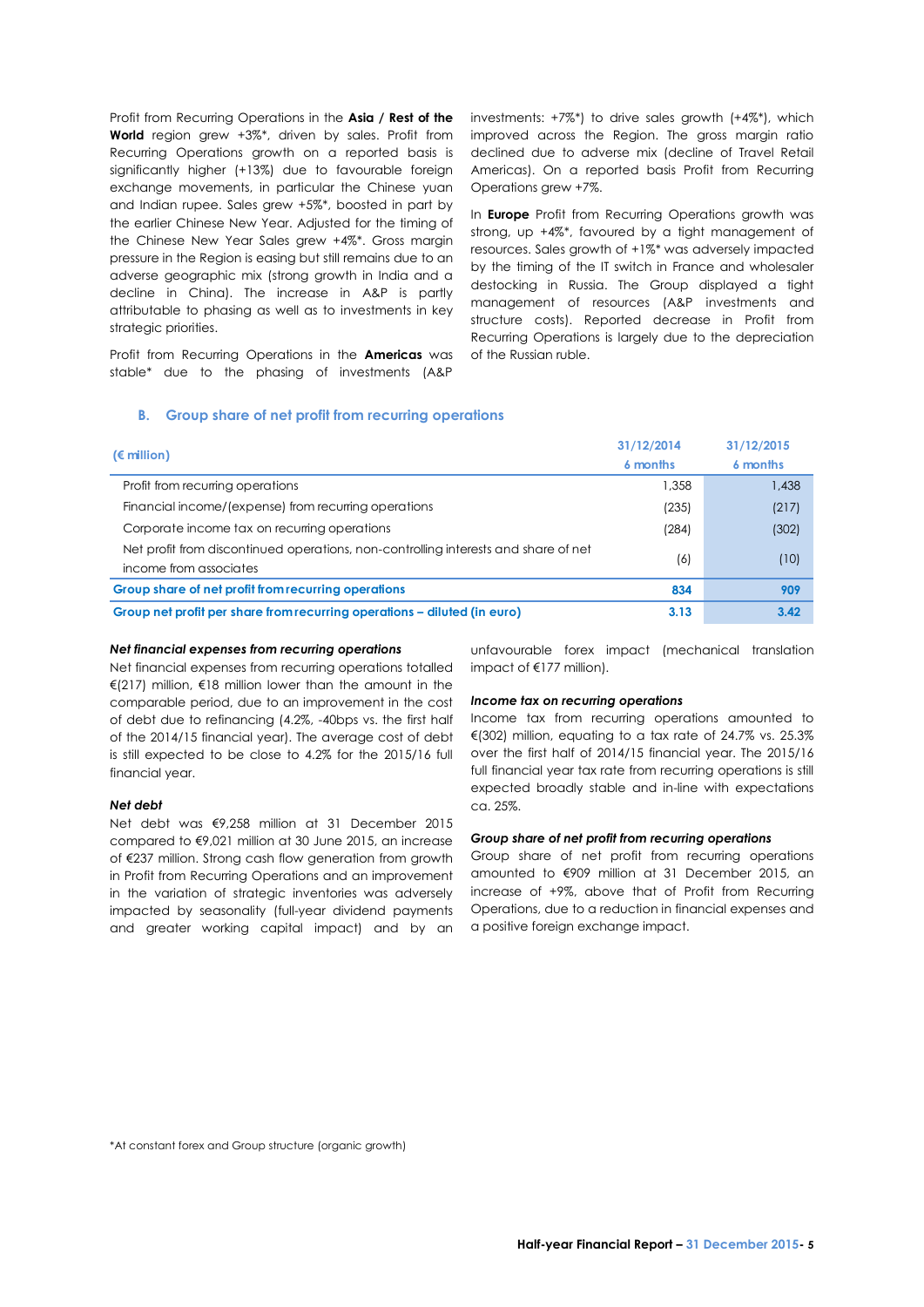# <span id="page-7-0"></span>**C. Group share of net profit**

|                                                                                     | 31/12/2014 | 31/12/2015 |
|-------------------------------------------------------------------------------------|------------|------------|
| $(\epsilon$ million)                                                                | 6 months   | 6 months   |
| Profit from recurring operations                                                    | 1.358      | 1,438      |
| Other operating income and expenses                                                 | (28)       | (35)       |
| Operating profit                                                                    | 1.330      | 1,403      |
| Financial income/(expense) from recurring operations                                | (235)      | (217)      |
| Other financial income/(expenses)                                                   | (11)       | (1)        |
| Income tax                                                                          | (290)      | (289)      |
| Net profit from discontinued operations, non-controlling interests and share of net |            |            |
| income from associates                                                              | (6)        | (10)       |
| Group share of net profit                                                           | 788        | 886        |

### **Other operating income and expenses**

Other operating income and expenses amounted to €(35) million at 31 December 2015 and included:

- Net restructuring expenses of €(18) million;
- Other non-recurring income and expenses of €(17) million.

# **Group share of net profit**

Group share of net profit was €886 million, an increase of +12%.

# <span id="page-7-1"></span>**3. Major risks and uncertainties for the second half of the financial year**

The major risks and uncertainties Pernod Ricard Group faces are listed under chapter "Risk management" of the 2014/15 Registration Document, available from the website of the *Autorité des Marchés Financiers* or from the Pernod Ricard website.

# <span id="page-7-2"></span>**4. Outlook**

Pernod Ricard confirms its 2015/16 full financial year guidance of organic growth in Profit from Recurring Operations between +1% and +3%. The Group also forecasts for the 2015/16 financial year a positive forex impact on Profit from Recurring Operations of approximately €20 million (based on average FX rates for full FY 2015/16 projected on 29<sup>th</sup> January 2016, particularly EUR/USD = 1.10).

# <span id="page-7-3"></span>**5. Main related-party transactions**

Information related to related parties transactions are detailed in note 22 of the notes to the condensed consolidated interim financial statements included in this document.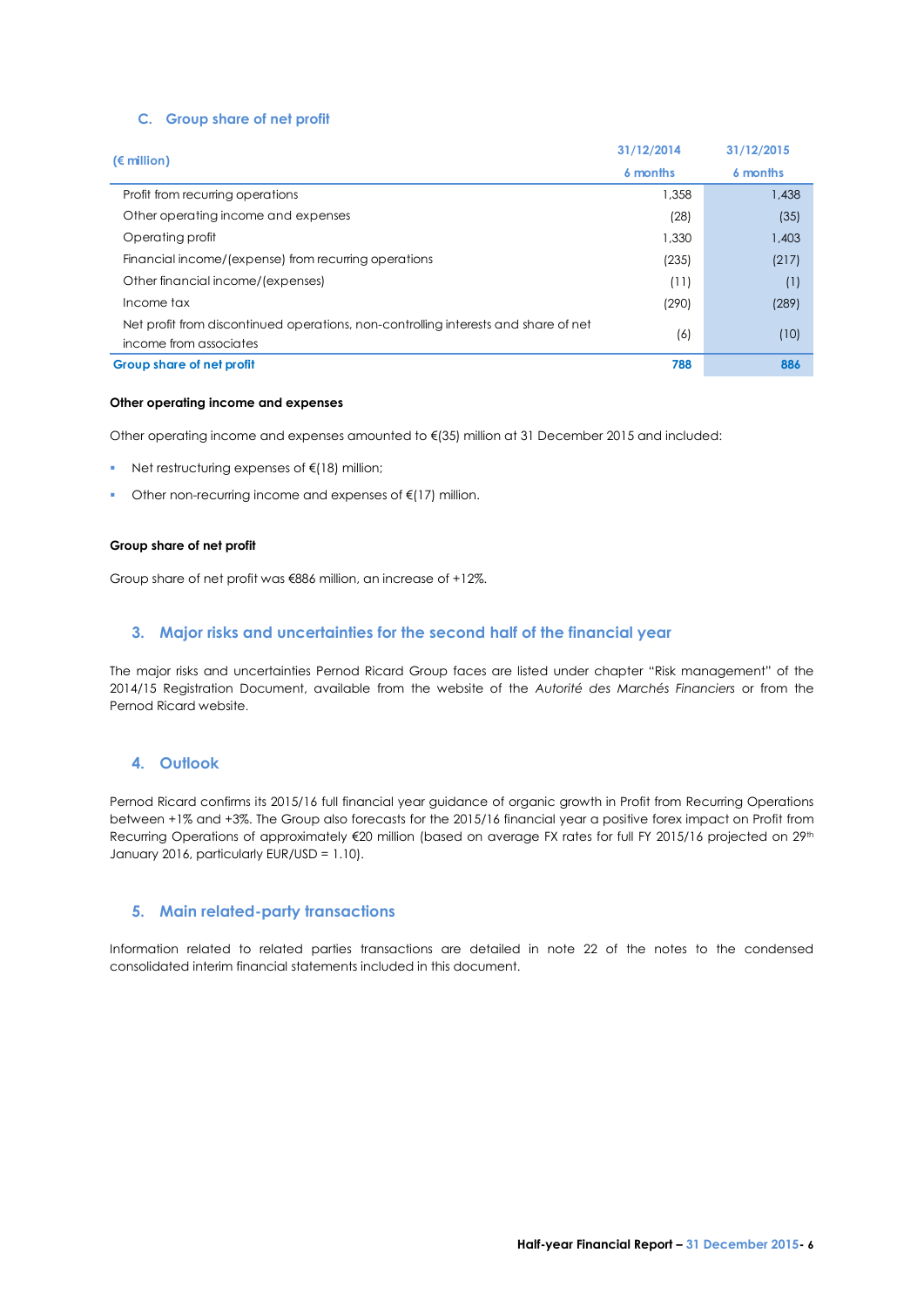# <span id="page-8-0"></span>**3/ Condensed consolidated interim financial statements**

# <span id="page-8-1"></span>**1. Consolidated income statement**

| $(\epsilon$ million)                           | 31/12/2014 | 31/12/2015  | <b>Notes</b> |
|------------------------------------------------|------------|-------------|--------------|
| Net sales                                      | 4,621      | 4,958       | 3            |
| Cost of sales                                  | (1,732)    | (1,880)     | 3            |
| <b>Gross margin after logistics costs</b>      | 2,889      | 3,078       | 3            |
| A&P costs                                      | (819)      | (908)       |              |
| <b>Contribution after A&amp;P expenses</b>     | 2,070      | 2,170       |              |
| Selling, general and administrative expenses   | (712)      | (732)       |              |
| <b>Profit from recurring operations</b>        | 1,358      | 1,438       |              |
| Other operating income                         | 24         | 16          | 5            |
| Other operating expenses                       | (52)       | (50)        | 5            |
| <b>Operating profit</b>                        | 1,330      | 1,403       |              |
| Financial expenses                             | (276)      | (255)       | 4            |
| Financial income                               | 30         | 38          | 4            |
| <b>Financial income (expenses)</b>             | (245)      | (218)       | 4            |
| Income tax                                     | (290)      | (289)       | 6            |
| Share of net profit/(loss) of associates       |            | $\mathbf 0$ |              |
| Net profit                                     | 795        | 896         |              |
| Including:                                     |            |             |              |
| - Attributable to non-controlling interests    | 7          | 10          |              |
| - Attributable to equity holders of the Parent | 788        | 886         |              |
|                                                |            |             |              |
| Earnings per share - basic (in euros)          | 2.99       | 3.36        | 7            |
| Earnings per share - diluted (in euros)        | 2.96       | 3.33        |              |

# <span id="page-8-2"></span>**2. Half-year consolidated statement of comprehensive income**

| $(\epsilon$ million)                                               | 31/12/2014 | 31/12/2015 |
|--------------------------------------------------------------------|------------|------------|
| Net profit for the period                                          | 795        | 896        |
| <b>Items not reclassified to profit or loss</b>                    |            |            |
| Actuarial gains/(losses) related to employee defined benefit plans | 106        | 43         |
| Amounts recognised in shareholders' equity                         | 133        | 55         |
| Tax impact                                                         | (27)       | (12)       |
| <b>Items that may be reclassified to profit or loss</b>            |            |            |
| Net investment hedges                                              | (53)       |            |
| Amounts recognised in shareholders' equity                         | (53)       |            |
| Tax impact                                                         |            |            |
| <b>Cash flow hedges</b>                                            | (29)       | 25         |
| Amounts recognised in shareholders' equity                         | (38)       | 36         |
| Tax impact                                                         | 9          | (11)       |
| Available-for-sale financial assets                                | (1)        | (0)        |
| Unrealized gains and losses recognised in shareholders' equity     | (1)        | (0)        |
| Tax impact                                                         |            |            |
| <b>Exchange differences</b>                                        | 560        | (129)      |
| Other comprehensive income, net of tax                             | 585        | (61)       |
| Comprehensive net profit for the period                            | 1,380      | 835        |
| Including:                                                         |            |            |
| - Attributable to equity holders of the Parent                     | 1,366      | 829        |
| - Attributable to non-controlling interests                        | 14         | 6          |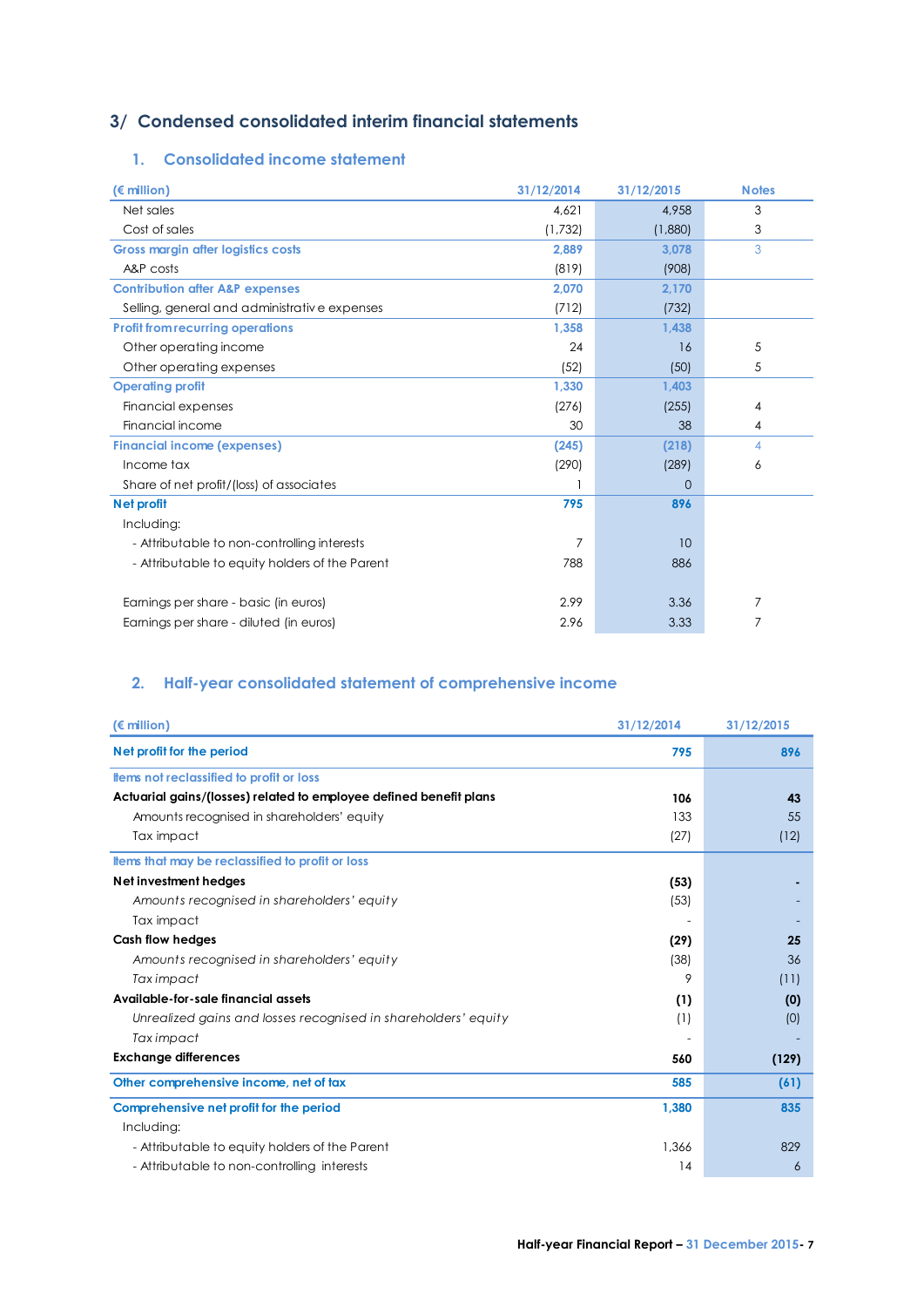# <span id="page-9-0"></span>**3. Consolidated balance sheet**

| <b>Assets</b>                      |            |            |              |
|------------------------------------|------------|------------|--------------|
| $(\epsilon$ million)               | 30/06/2015 | 31/12/2015 | <b>Notes</b> |
| Net amounts                        |            |            |              |
| Intangible assets                  | 12,212     | 12,300     | 8            |
| Goodwill                           | 5,494      | 5,543      | 8            |
| Property, plant and equipment      | 2,200      | 2,192      |              |
| <b>Biological assets</b>           | 153        | 153        |              |
| Non-current financial assets       | 512        | 604        |              |
| Investments in associates          | 16         | 17         |              |
| Non-current derivative instruments | 52         | 57         | 14           |
| Deferred tax assets                | 2,339      | 2,420      | 6            |
| <b>Non-current assets</b>          | 22,978     | 23,286     |              |
| Inventory and work in progress     | 5,351      | 5,311      | 9            |
| Trade receivables                  | 1,152      | 1.789      |              |
| Income taxes receivable            | 61         | 82         |              |
| Other current assets               | 260        | 261        | 11           |
| Current derivative instruments     | 50         | 40         | 14           |
| Cash and cash equivalents          | 545        | 524        | 13           |
| <b>Current assets</b>              | 7,419      | 8,007      |              |
| Assets held for sale               |            |            |              |
| <b>Total assets</b>                | 30,398     | 31,294     |              |

 $\mathcal{L}_{\mathcal{A}}$ 

 $\sim 10^{11}$ 

# **Liabilities**

| (€ million)                                                   | 30/06/2015 | 31/12/2015               | <b>Notes</b> |
|---------------------------------------------------------------|------------|--------------------------|--------------|
| Share capital                                                 | 411        | 411                      | 17           |
| Share premium                                                 | 3.052      | 3,052                    |              |
| Retained earnings and currency translation adjustments        | 8.796      | 9,332                    |              |
| Group net profit                                              | 861        | 886                      |              |
| <b>Group shareholders' equity</b>                             | 13,121     | 13,681                   |              |
| Non-controlling interests                                     | 167        | 163                      |              |
| <b>Total shareholders' equity</b>                             | 13,288     | 13,843                   |              |
| Non-current provisions                                        | 400        | 381                      | 12           |
| Provisions for pensions and other long-term employee benefits | 654        | 667                      | 12           |
| Deferred tax liabilities                                      | 3.373      | 3,517                    | 6            |
| Bonds-non-current                                             | 6,958      | 7,562                    | 13           |
| Non-current derivative instruments                            | 87         | 55                       | 14           |
| Other non-current financial liabilities                       | 500        | 315                      | 13           |
| <b>Total non-current liabilities</b>                          | 11,972     | 12,496                   |              |
| Current provisions                                            | 173        | 138                      | 12           |
| Trade payables                                                | 1.696      | 1,887                    |              |
| Income taxes payable                                          | 116        | 196                      |              |
| Other current liabilities                                     | 920        | 721                      | 15           |
| Other current financial liabilities                           | 538        | 447                      | 13           |
| Bonds-current                                                 | 1,514      | 1,390                    | 13           |
| Current derivative instruments                                | 181        | 178                      | 14           |
| <b>Total current liabilities</b>                              | 5,138      | 4,956                    |              |
| Liabilities related to assets held for sale                   |            | $\overline{\phantom{a}}$ |              |
| <b>Total liabilities and shareholders' equity</b>             | 30,398     | 31,294                   |              |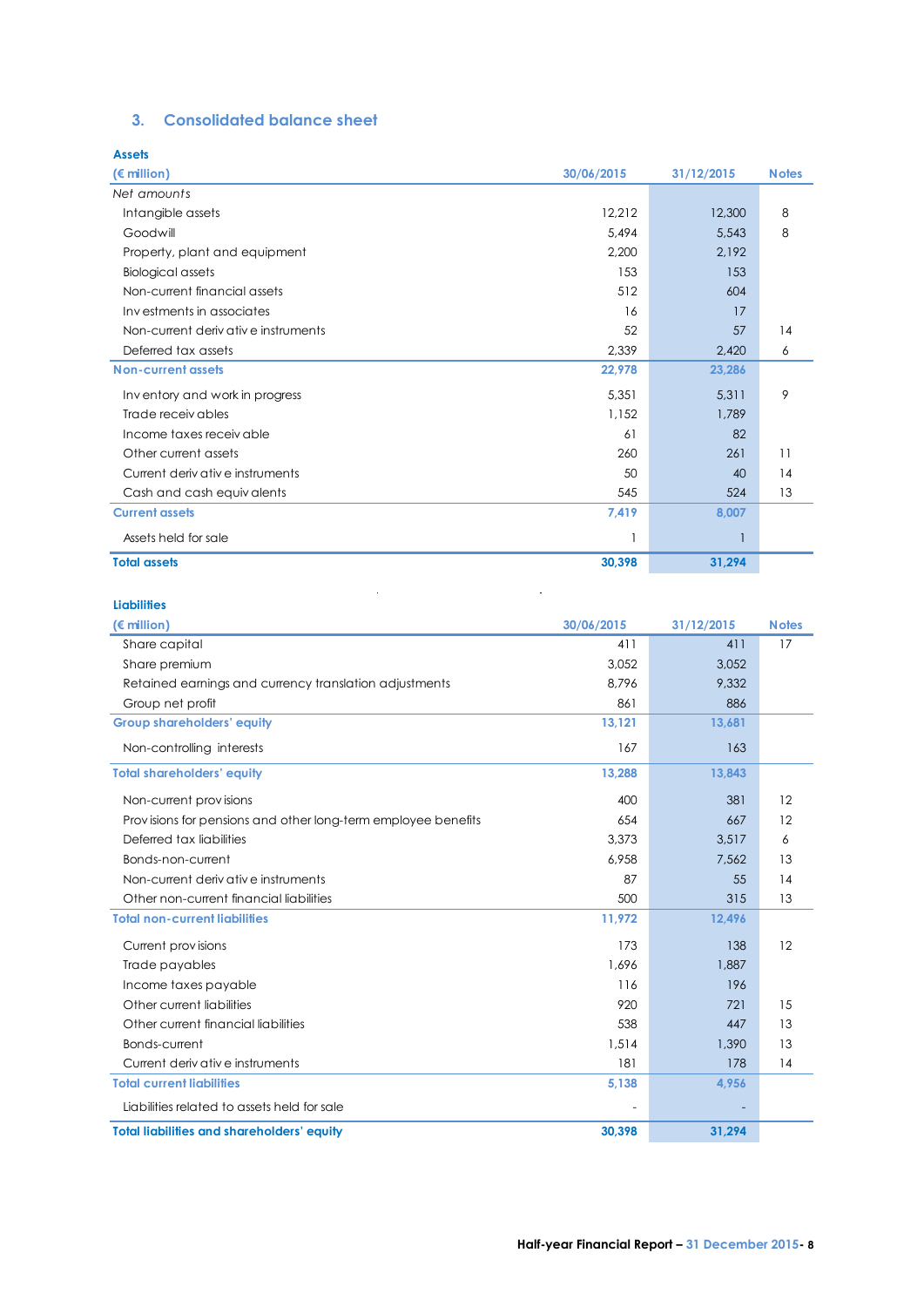# <span id="page-10-0"></span>**4. Statement of changes in shareholders' equity**

| $(\epsilon \text{ million})$ | <b>Share</b><br>capital | <b>Additional</b><br>paid-in<br>capital | <b>Consolidated</b><br>reserves | <b>Actuarial</b><br>gains and<br>losses | <b>Changes</b><br>in fair<br>value | <b>Currency</b><br>translation<br>adjustments | <b>Treasury</b><br>shares | <b>Total attribuable</b><br>to equity<br>holders of the<br>Parent | Non-<br>interests | <b>Total</b><br>controlling shareholders'<br>equity |
|------------------------------|-------------------------|-----------------------------------------|---------------------------------|-----------------------------------------|------------------------------------|-----------------------------------------------|---------------------------|-------------------------------------------------------------------|-------------------|-----------------------------------------------------|
| At 01/07/2014                | 411                     | 3,052                                   | 8,998                           | (255)                                   | (74)                               | (265)                                         | (247)                     | 11,621                                                            | 157               | 11,778                                              |
| Comprehensiv e               |                         |                                         |                                 |                                         |                                    |                                               |                           |                                                                   |                   |                                                     |
| income of the                |                         |                                         | 788                             | 106                                     | (29)                               | 500                                           |                           | 1,366                                                             | 14                | 1,380                                               |
| period                       |                         |                                         |                                 |                                         |                                    |                                               |                           |                                                                   |                   |                                                     |
| Capital increase             |                         |                                         |                                 |                                         |                                    |                                               |                           |                                                                   |                   |                                                     |
| Share-based                  |                         |                                         | 12                              |                                         |                                    |                                               |                           | 12                                                                |                   | 12                                                  |
| payment                      |                         |                                         |                                 |                                         |                                    |                                               |                           |                                                                   |                   |                                                     |
| Purchase/sale of             |                         |                                         |                                 |                                         |                                    |                                               |                           | 1                                                                 |                   |                                                     |
| treasury shares              |                         |                                         |                                 |                                         |                                    |                                               |                           |                                                                   |                   |                                                     |
| Sale and                     |                         |                                         |                                 |                                         |                                    |                                               |                           |                                                                   |                   |                                                     |
| repurchase                   |                         |                                         |                                 |                                         |                                    |                                               |                           |                                                                   |                   |                                                     |
| agreements                   |                         |                                         |                                 |                                         |                                    |                                               |                           |                                                                   |                   |                                                     |
| Div idends                   |                         |                                         | (215)                           |                                         |                                    |                                               |                           | (215)                                                             | (15)              | (230)                                               |
| distributed                  |                         |                                         |                                 |                                         |                                    |                                               |                           |                                                                   |                   |                                                     |
| Changes in scope             |                         |                                         |                                 |                                         |                                    |                                               |                           |                                                                   | 8                 | 8                                                   |
| of consolidation             |                         |                                         |                                 |                                         |                                    |                                               |                           |                                                                   |                   |                                                     |
| Other mov ements             | $\overline{a}$          |                                         | (4)                             |                                         |                                    |                                               |                           | (4)                                                               | $\overline{a}$    | (4)                                                 |
| At 31/12/2014                | 411                     | 3,052                                   | 9,579                           | (148)                                   | (103)                              | 235                                           | (246)                     | 12,780                                                            | 165               | 12,945                                              |

| $(\epsilon$ million) | <b>Share</b><br>capital | <b>Additional</b><br>paid-in<br>capital | <b>Consolidated</b><br>reserves | <b>Actuarial</b><br>gains and<br>losses | <b>Changes</b><br>in fair<br>value | <b>Currency</b><br>translation<br>adjustments | <b>Treasury</b><br>shares | <b>Total attribuable</b><br>to equity<br>holders of the<br>Parent | Non-<br>interests | <b>Total</b><br>controlling shareholders'<br>equity |
|----------------------|-------------------------|-----------------------------------------|---------------------------------|-----------------------------------------|------------------------------------|-----------------------------------------------|---------------------------|-------------------------------------------------------------------|-------------------|-----------------------------------------------------|
| At 01/07/2015        | 411                     | 3,052                                   | 9,452                           | (230)                                   | (83)                               | 773                                           | (254)                     | 13,121                                                            | 167               | 13,288                                              |
| Comprehensiv e       |                         |                                         |                                 |                                         |                                    |                                               |                           |                                                                   |                   |                                                     |
| income of the        |                         |                                         | 886                             | 42                                      | 24                                 | (124)                                         |                           | 829                                                               | 6                 | 835                                                 |
| period               |                         |                                         |                                 |                                         |                                    |                                               |                           |                                                                   |                   |                                                     |
| Capital increase     |                         |                                         |                                 |                                         |                                    |                                               |                           |                                                                   |                   |                                                     |
| Share-based          |                         |                                         | 15                              |                                         |                                    |                                               |                           | 15                                                                |                   | 15                                                  |
| payment              |                         |                                         |                                 |                                         |                                    |                                               |                           |                                                                   |                   |                                                     |
| Purchase/sale of     |                         |                                         |                                 |                                         |                                    |                                               | (21)                      | (21)                                                              |                   | (21)                                                |
| treasury shares      |                         |                                         |                                 |                                         |                                    |                                               |                           |                                                                   |                   |                                                     |
| Sale and             |                         |                                         |                                 |                                         |                                    |                                               |                           |                                                                   |                   |                                                     |
| repurchase           |                         |                                         |                                 |                                         |                                    |                                               | (5)                       | (5)                                                               |                   | (5)                                                 |
| agreements           |                         |                                         |                                 |                                         |                                    |                                               |                           |                                                                   |                   |                                                     |
| Dividends            |                         |                                         | (257)                           |                                         |                                    |                                               |                           | (257)                                                             | (11)              | (268)                                               |
| distributed          |                         |                                         |                                 |                                         |                                    |                                               |                           |                                                                   |                   |                                                     |
| Changes in scope     |                         |                                         |                                 |                                         |                                    |                                               |                           |                                                                   |                   |                                                     |
| of consolidation     |                         |                                         |                                 |                                         |                                    |                                               |                           |                                                                   |                   |                                                     |
| Other movements      |                         |                                         | (0)                             |                                         |                                    |                                               |                           | (0)                                                               | (0)               | (0)                                                 |
| At 31/12/2015        | 411                     | 3,052                                   | 10,095                          | (188)                                   | (58)                               | 649                                           | (280)                     | 13,681                                                            | 163               | 13,843                                              |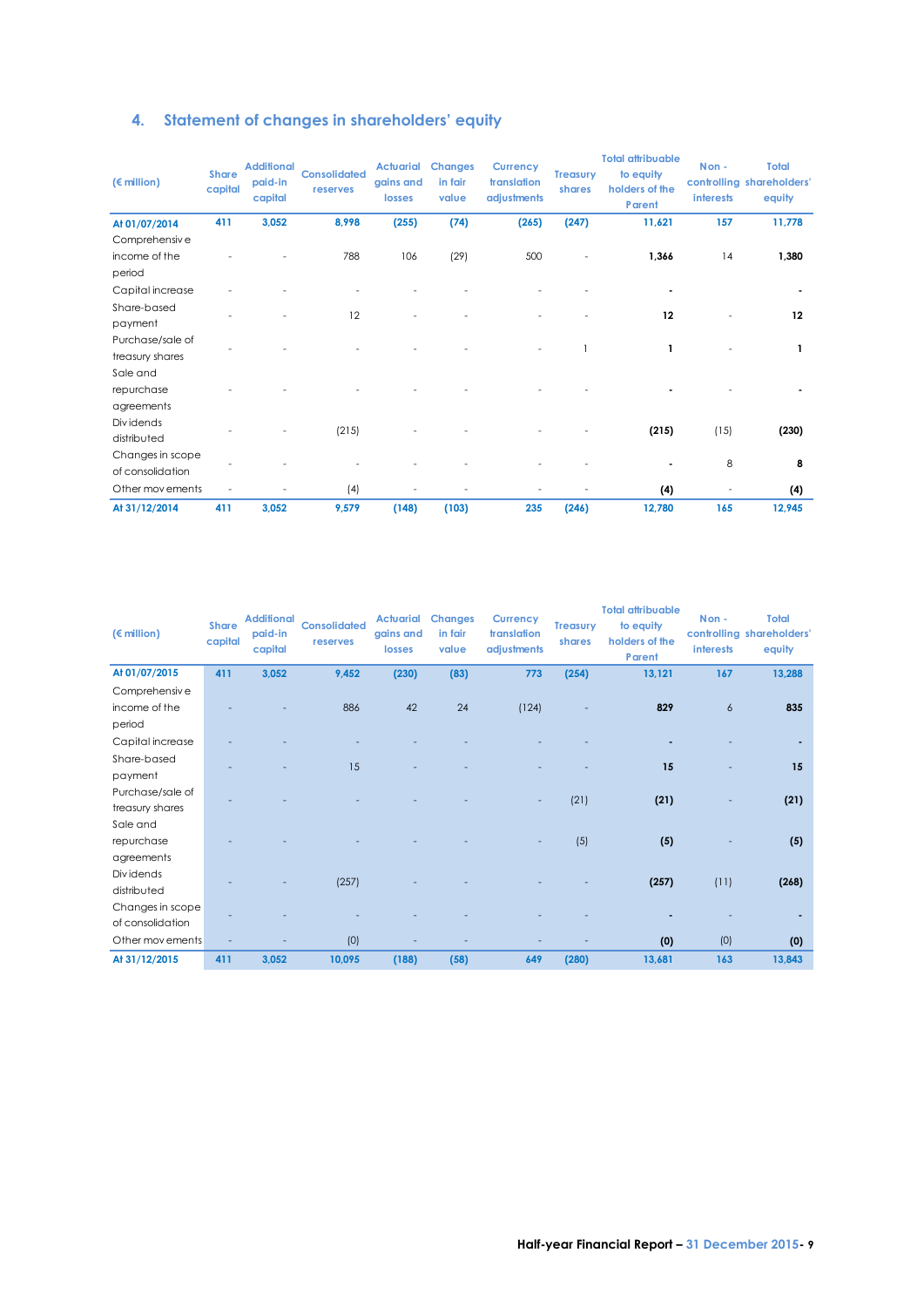# <span id="page-11-0"></span>**5. Consolidated cash flow statement**

| $(\epsilon$ million)                                                 | 31/12/2014   | 31/12/2015     | <b>Notes</b> |
|----------------------------------------------------------------------|--------------|----------------|--------------|
| <b>Cash flow from operating activities</b>                           |              |                |              |
| Net profit attributable to equity holders of the parent              | 788          | 886            |              |
| Non-controlling interests                                            | 7            | 10             |              |
| Share of net profit/(loss) of associates, net of dividends received  | (1)          | (0)            |              |
| Financial (income) expense                                           | 245          | 218            | 4            |
| Income tax expense                                                   | 290          | 289            | 6            |
| Net profit from discontinued operations                              |              |                |              |
| Depreciation and amortisation                                        | 101          | 107            |              |
| Net changes in provisions                                            | (77)         | (77)           |              |
| Net change in impairment of goodwill and intangible assets           | $\mathbf{0}$ | $\mathbf{1}$   |              |
| Impact of derivatives hedging trading transactions                   | (0)          | $\overline{4}$ |              |
| Fair v alue adjustments on biological assets                         | 0            | (0)            |              |
| Net (gain)/loss on disposal of assets                                | (14)         | (0)            | 5            |
| Share-based payment                                                  | 12           | 15             | 18           |
| Self-financing capacity before interest and tax                      | 1,352        | 1,452          |              |
| Decrease/(increase) in working capital                               | (444)        | (455)          | 16           |
| Interest paid                                                        | (254)        | (245)          |              |
| Interest received                                                    | 30           | 38             |              |
| Income tax paid/received                                             | (182)        | (183)          |              |
| Cash flow from operating activities                                  | 502          | 607            |              |
| <b>Cash flow from investing activities</b>                           |              |                |              |
| Capital expenditure                                                  | (139)        | (166)          | 16           |
| Proceeds from disposals of property, plant and equipment and         |              |                |              |
| intangible assets                                                    | 3            | $\overline{7}$ | 16           |
| Change in consolidation scope                                        | $\mathbf{0}$ |                |              |
| Cash expenditure on acquisition of non-current financial assets and  |              |                |              |
| activities                                                           | (90)         |                |              |
| Cash proceeds from the disposals of non-current financial assets and |              |                |              |
| activities                                                           | 5            | 3              |              |
| Cash flow from investing activities                                  | (222)        | (156)          |              |
|                                                                      |              |                |              |
| <b>Cash flow from financing activities</b>                           |              |                |              |
| Dividends paid                                                       | (445)        | (483)          | 17           |
| Other changes in shareholders' equity                                |              |                |              |
| Issuance of long term debt                                           | 1,173        | 915            | 16           |
| Repayment of long term debt                                          | (929)        | (859)          | 16           |
| (Acquisition)/disposal of treasury shares                            | 1            | (28)           |              |
| Other transactions with non-controlling interests                    |              |                |              |
| Cash flow from financing activities                                  | (201)        | (455)          |              |
|                                                                      |              |                |              |
| Cash from discontinued activities                                    |              |                |              |
| Increase/(decrease) in cash and cash equivalents (before effect of   | 79           | (4)            |              |
| exchange rate changes)                                               |              |                |              |
| Net effect of exchange rate changes                                  | 24           | (18)           |              |
| Increase/(decrease) in cash and cash equivalents (after effect of    | 104          | (22)           |              |
| exchange rate changes)                                               |              |                |              |
| Cash and cash equivalents at beginning of period                     | 477          | 545            |              |
| Cash and cash equivalents at end of period                           | 581          | 524            |              |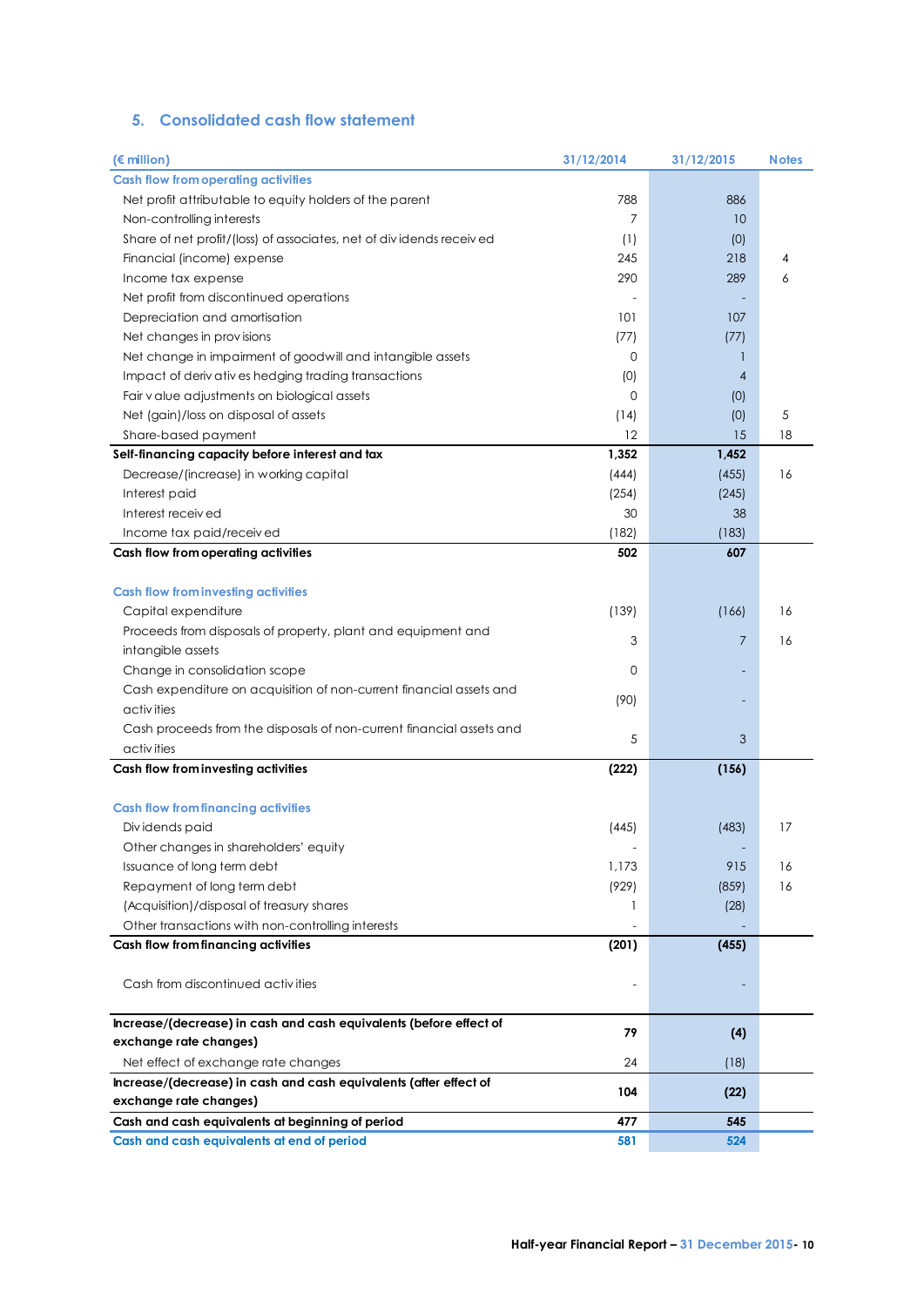# <span id="page-12-0"></span>**6. Notes to the consolidated financial statements**

Pernod Ricard is a French Company (Société Anonyme), subject to all laws governing commercial companies in France, including in particular the provisions of the French Commercial Code. The Company is headquartered at 12, place des Etats-Unis, 75116 Paris - France and is listed on the Euronext exchange. The condensed consolidated interim financial statements reflect the accounting position of Pernod Ricard and its

# **Note 1 – Accounting policies**

### **1.1 Principles and accounting standards governing the preparation of the financial statements**

Because of its listing in a country of the European Union (EU), and in accordance with EC regulation 1606/2002, the condensed consolidated interim financial statements of the Group for the first half-year ended 31 December 2015 have been prepared in accordance with IAS 34 (interim financial reporting) of the IFRS (International Financial Reporting Standards) as adopted by the European Union.

The IFRS standards and interpretations as adopted by the European Union are available at the following website:

# [http://ec.europa.eu/internal\\_market/accounting/ias/ind](http://ec.europa.eu/internal_market/accounting/ias/index_fr.htm) [ex\\_fr.htm](http://ec.europa.eu/internal_market/accounting/ias/index_fr.htm)

The Group has not anticipated any standards, amendments or interpretations published by the IASB but not yet approved or not yet mandatory in the European Union, as of 31 December 2015.

Note that:

- the Group's financial year runs from 1 July to 30 June;
- condensed consolidated interim financial statements were prepared in accordance with the same accounting principles and methods as those used in the preparation of the annual consolidated financial statements at 30 June 2015, subject to the changes in accounting standards listed under section 1.3;
- the condensed consolidated interim financial statements do not include all the information required in the preparation of the consolidated financial statements and must be read in conjunction with the consolidated financial statements at 30 June 2015.

**Estimates** — The preparation of consolidated financial statements in accordance with IFRS requires that Management makes a certain number of estimates and assumptions, which have an impact on the Group's assets, liabilities and shareholders' equity and items of profit and loss during the financial year. These estimates are made on the assumption the company will continue as a going concern, are based on information available

subsidiaries (hereafter the "Group"). They are reported in millions of euros  $(€)$ , rounded to the nearest million. The Group manufactures and sells wines and spirits.

On 10 February 2016, the Board of Directors approved the condensed consolidated interim financial statements ended 31 December 2015.

at the time of their preparation. Estimates may be revised where the circumstances on which they were based change or where new information becomes available. Future outcomes can differ from these estimates. At 31 December 2015, the Management was not aware of any factors likely to call into question estimates and assumptions used in the preparation of full-year consolidated financial statements at 30 June 2015.

**Judgement** — In the absence of standards or interpretation applicable to specific transactions, Group management used its own judgement in defining and applying accounting policies which would provide relevant and reliable information within the framework of the preparation of financial statements.

#### **1.2 Seasonality**

Wines and spirits sales are traditionally affected by a seasonality factor, in particular products associated with end-of-year celebrations in key markets. Sales in the first six months of the financial year ending 30 June are generally higher than in the second half-year.

#### **1.3 Changes in accounting policies**

Standards, amendments and interpretations applied from 1 July 2015

The standards, amendments and interpretations applicable to Pernod Ricard with effect from 1 July 2015, relate to:

- the IFRS improvement cycle 2010-2012;
- the IFRS improvement cycle 2011–2013;
- **the amendment to IAS 19 (Employee Benefits), which** clarifies the recognition of employee or third-party contributions set out by the provisions of a scheme, in order to help finance the benefits.

The application of those interpretations has no significant impact on the consolidated financial statements.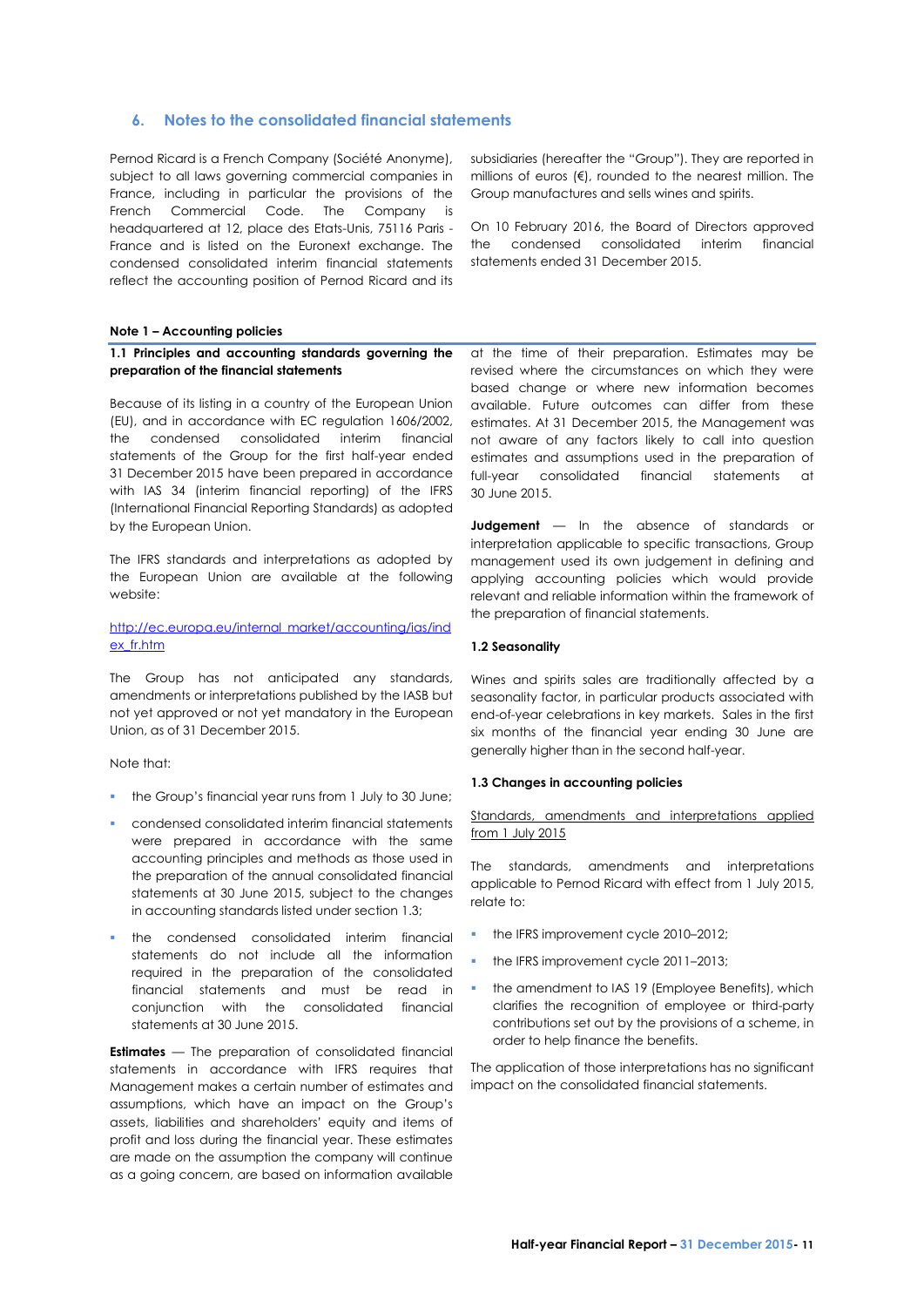Standards, amendments and interpretations for which application is mandatory after 1 July 2016

Impacts of IAS 41 (Agriculture) and IAS 16 (Property, Plant and Equipment) amendments are under estimation by the Group. Those amendments state that bearer plants will, from now, be booked under IAS 16 allowing measurements by the cost or the reevaluation model. IAS 41 still applies for agricultural produces growing on a bearer plant.

At 31 December 2015, there is no other accounting standard applicable after the 1 July 2016 with a significant impact on the Group financial statements.

The annual consolidated financial statements do not take into account:

- draft standards and interpretations which still have the status of exposure drafts of the IASB and the IFRIC at the balance sheet date;
- new standards, amendments to existing standards and interpretations published by the IASB but not yet approved by the European Accounting Regulatory Committee at the balance sheet date.

### **Note 2. – Consolidation scope**

In the first half of its 2015/16 financial year, no significant acquisition or disposal was carried out by the Group.

# **Note 3. – Operating segments**

The Group is focused on the single business line of Wines and Spirits sales. The Group is structured into three primary operating segments constituted by the following geographical areas: Europe, Americas and Asia/Rest of World.

The Group Management Team assesses the performance of each segment on the basis of sales and its Profit from Recurring Operations, defined as the gross margin after logistics, advertising, promotional and structure costs. The operating segments presented are

identical to those included in the reporting provided to Managing Directors, in particular for the performance analysis.

Items in the income statement and the balance sheet are allocated on the basis of either the destination of sales or profits. Operating segments follow the same accounting policies as those used for the preparation of the consolidated financial statements. Intra-segment transfers are transacted at market prices.

#### **Asia/Rest of World**

| $(\epsilon$ million)                    | 31/12/2014<br>6 months | 31/12/2015<br>6 months |
|-----------------------------------------|------------------------|------------------------|
| Net sales                               | 1,801                  | 2,019                  |
| Gross margin after logistics costs      | 1.093                  | 1,229                  |
| A&P investments                         | (296)                  | (350)                  |
| Contribution after A&P                  | 797                    | 879                    |
| <b>Profit from recurring operations</b> | 570                    | 645                    |

#### **Americas**

|                                         | 31/12/2014 | 31/12/2015 |  |
|-----------------------------------------|------------|------------|--|
| $(\epsilon$ million)                    | 6 months   | 6 months   |  |
| Net sales                               | 1,242      | 1,369      |  |
| Gross margin after logistics costs      | 808        | 890        |  |
| A&P investments                         | (242)      | (277)      |  |
| Contribution after A&P                  | 566        | 613        |  |
| <b>Profit from recurring operations</b> | 375        | 400        |  |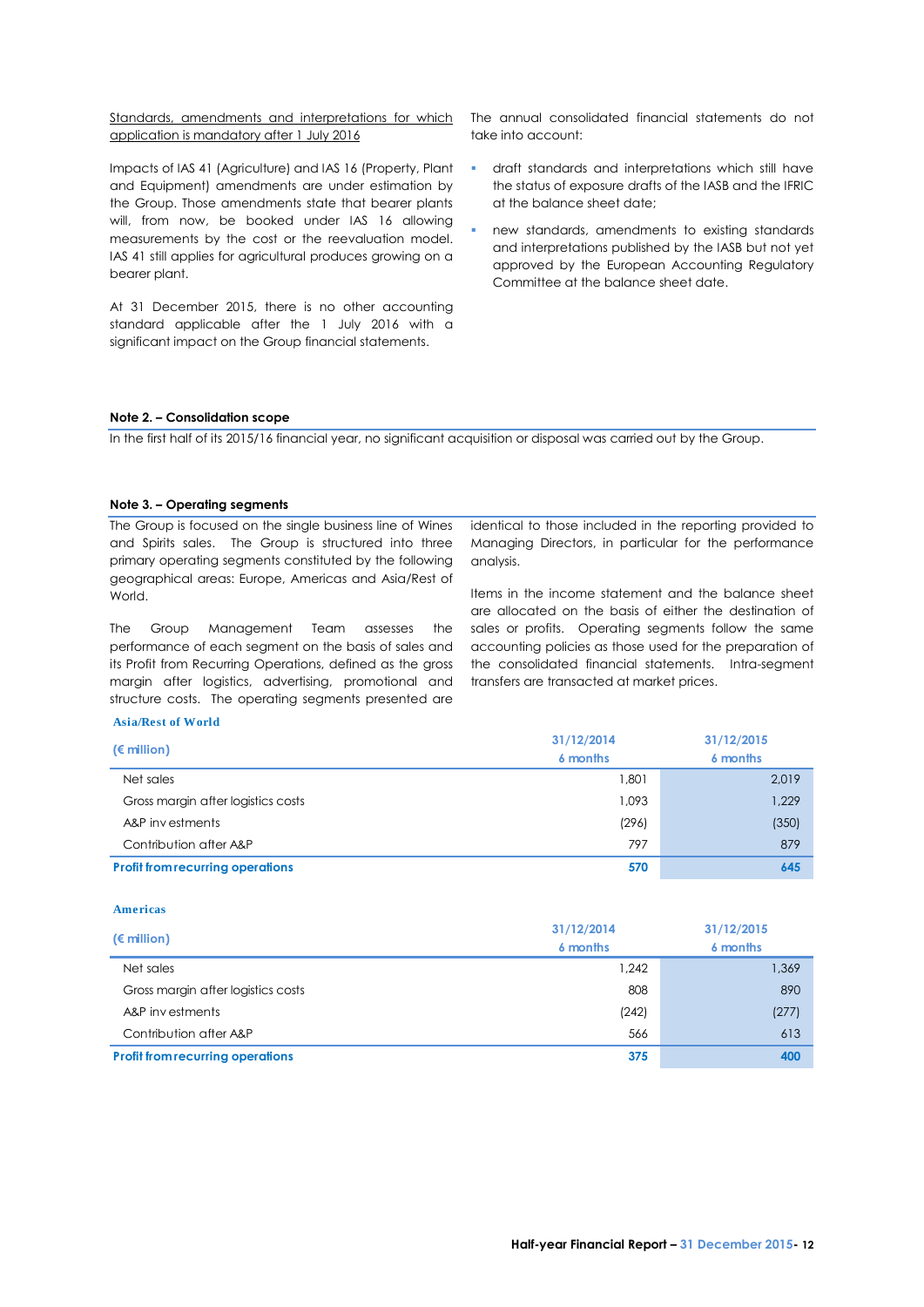**Europe**

| $(\epsilon$ million)                    | 31/12/2014 | 31/12/2015<br>6 months |  |
|-----------------------------------------|------------|------------------------|--|
|                                         | 6 months   |                        |  |
| Net sales                               | 1,579      | 1,570                  |  |
| Gross margin after logistics costs      | 988        | 959                    |  |
| A&P investments                         | (282)      | (281)                  |  |
| Contribution after A&P                  | 706        | 677                    |  |
| <b>Profit from recurring operations</b> | 412        | 393                    |  |

# **Total**

| $(\epsilon$ million)                    | 31/12/2014 | 31/12/2015<br>6 months |  |
|-----------------------------------------|------------|------------------------|--|
|                                         | 6 months   |                        |  |
| Net sales                               | 4,621      | 4,958                  |  |
| Gross margin after logistics costs      | 2,889      | 3,078                  |  |
| A&P investments                         | (819)      | (908)                  |  |
| Contribution after A&P                  | 2.070      | 2,170                  |  |
| <b>Profit from recurring operations</b> | 1.358      | 1.438                  |  |

#### **Breakdown of sales**

| $(\epsilon$ million)          | 31/12/2014<br>6 months | 31/12/2015<br>6 months |
|-------------------------------|------------------------|------------------------|
| Top 14 Spirits & Champagne    | 2,934                  | 3,170                  |
| <b>Priority Premium Wines</b> | 243                    | 267                    |
| 18 key local spirits brands   | 818                    | 899                    |
| Other                         | 627                    | 622                    |
| <b>Total</b>                  | 4,621                  | 4,958                  |

# **Note 4 – Financial income/(expenses)**

| $(\epsilon$ million)                                                             | 31/12/2014<br>6 months | 31/12/2015<br>6 months |
|----------------------------------------------------------------------------------|------------------------|------------------------|
| Financial expenses                                                               | (250)                  | (244)                  |
| Financial income                                                                 | 30                     | 38                     |
| <b>Net financing cost</b>                                                        | (220)                  | (207)                  |
| Structuring and placement fees                                                   | (2)                    | (2)                    |
| Net financial impact of pensions and other long-term employee<br><b>benefits</b> | (10)                   | (8)                    |
| Other financial income (expenses) from recurring operations                      | (3)                    | (0)                    |
| <b>Financial income (expense) from recurring operations</b>                      | (235)                  | (217)                  |
| Foreign currency gains (losses)                                                  | (6)                    | (0)                    |
| Other non current financial income (expenses)                                    | (5)                    | (1)                    |
| <b>Financial income (expenses)</b>                                               | (245)                  | (218)                  |

At 31 December 2015, the main items making up net financing costs were financial expenses on the syndicated loan of €4 million, bond payments of €184 million, interest rate and currency hedges of €4 million, factoring and securitisation agreements for €6 million and other expenses of €9 million.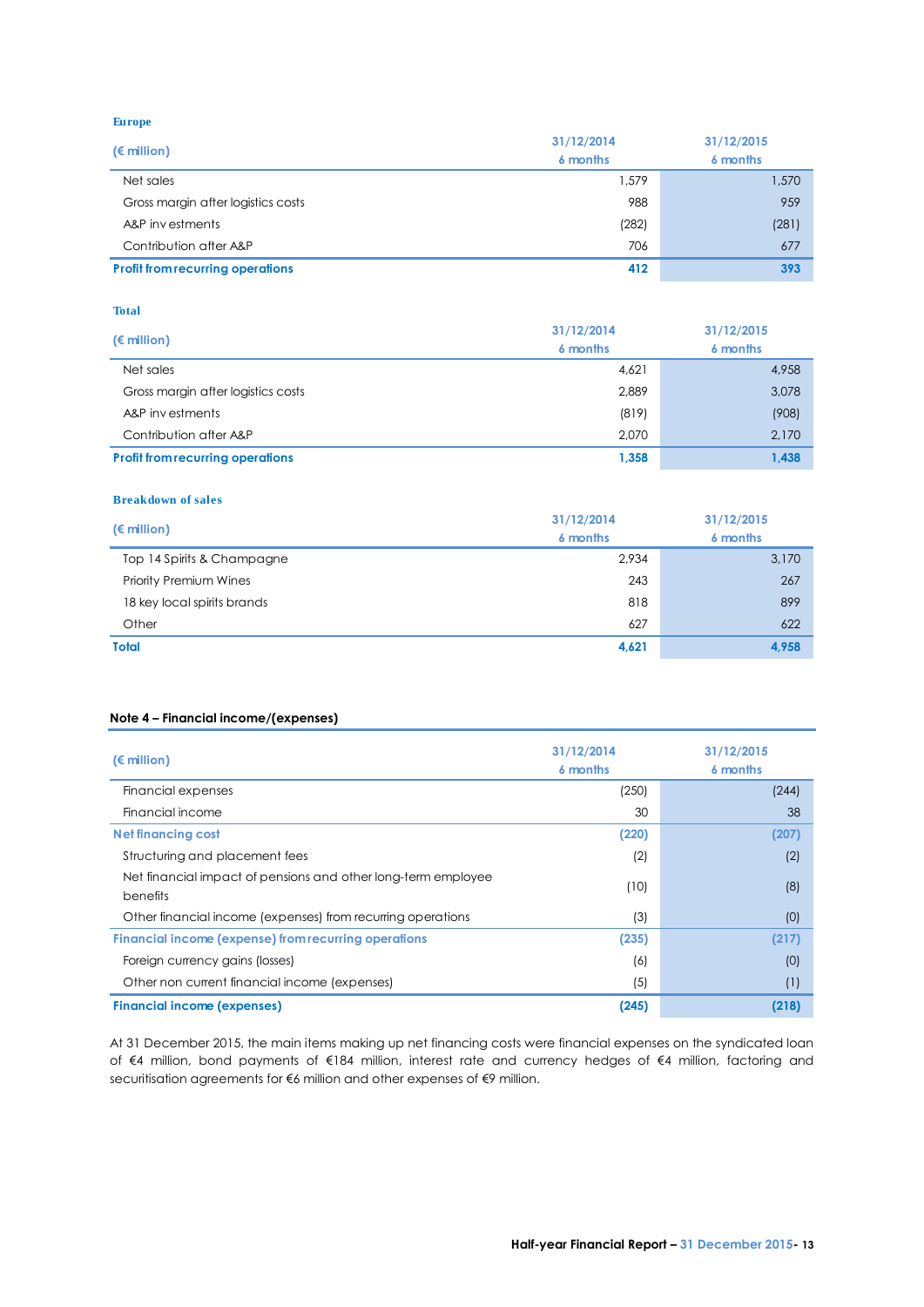# **Note 5 – Other operating income and expenses**

Other operating income and expenses are broken down as follows:

| $(\epsilon$ million)                             | 31/12/2014<br>6 months | 31/12/2015<br>6 months |
|--------------------------------------------------|------------------------|------------------------|
| Restructuring expenses                           | (19)                   | (18)                   |
| Impairment of assets                             |                        | (1)                    |
| Capital gains (losses) on the disposal of assets | 14                     | $\mathbf 0$            |
| Other non-current expenses                       | (34)                   | (24)                   |
| Other non-current income                         | 9                      | 8                      |
| Other operating income/(expenses)                | (28)                   | (35)                   |

# **Note 6 – Income tax**

Analysis of the income tax expense:

| $(\epsilon$ million) | 31/12/2014<br>6 months | 31/12/2015<br>6 months |
|----------------------|------------------------|------------------------|
| Current tax          | (238)                  | (247)                  |
| Deferred tax         | (52)                   | (42)                   |
| <b>Total</b>         | (290)                  | (289)                  |

Analysis of the effective tax rate:

|                                                                  | 31/12/2014      | 31/12/2015<br>6 months |  |
|------------------------------------------------------------------|-----------------|------------------------|--|
| $(\epsilon$ million)                                             | 6 months        |                        |  |
| Operating profit                                                 | 1,330           | 1,403                  |  |
| Financial income (expense)                                       | (245)           | (218)                  |  |
| <b>Taxable profit</b>                                            | 1,085           | 1,185                  |  |
| Expected income tax charge at the effective rate in France (38%) | (412)           | (450)                  |  |
| Impact of tax rate differences by jurisdiction                   | 154             | 159                    |  |
| Tax impact of exchange rate fluctuations                         | $\overline{11}$ | 11                     |  |
| Re-estimation of deferred tax linked to rate changes             | (3)             | 37                     |  |
| Impact of tax losses used                                        | 4               | $\overline{2}$         |  |
| Impact of reduced/increased tax rates                            | 3               | $\overline{4}$         |  |
| Taxes on distributions                                           | (14)            | (29)                   |  |
| Other impacts                                                    | (34)            | (23)                   |  |
| <b>Effective income tax expense</b>                              | (290)           | (289)                  |  |
| <b>Effective tax rate</b>                                        | 27%             | 24%                    |  |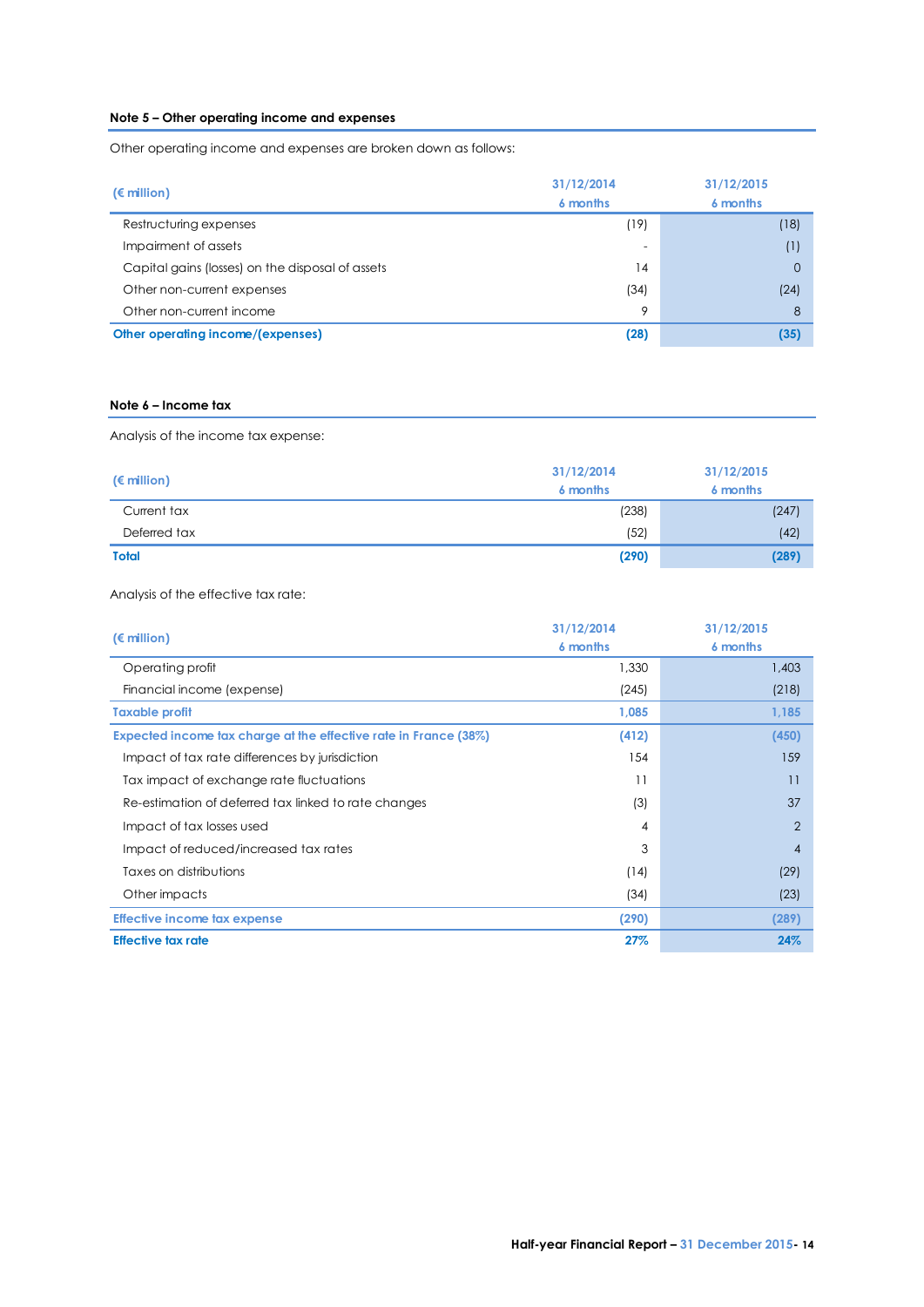Deferred taxes are broken down as follows by nature:

| Deferred taxes are broken down as follows by nature:               |            |            |
|--------------------------------------------------------------------|------------|------------|
| $(\epsilon$ million)                                               | 30/06/2015 | 31/12/2015 |
| Unrealised margins in inventories                                  | 92         | 95         |
| Value adjustments to assets and liabilities                        | 27         | 22         |
| Provision for pension benefits                                     | 172        | 178        |
| Deferred tax assets related to losses eligible for carry-forward   | 1,208      | 1,274      |
| Provisions (other than provisions for pensions and other long-term | 839        | 851        |
| employee benefits) and other                                       |            |            |
| <b>Total deferred tax assets</b>                                   | 2,339      | 2,420      |
| Accelerated depreciation                                           | 76         | 72         |
| Value adjustments to assets and liabilities                        | 2,621      | 2,691      |
| Other                                                              | 676        | 753        |
| <b>Total deferred tax liabilities</b>                              | 3,373      | 3,517      |

#### **Note 7 – Earnings per share**

|                                                           | 31/12/2014<br>6 months | 31/12/2015<br>6 months |
|-----------------------------------------------------------|------------------------|------------------------|
| Numerator ( $\notin$ million)                             |                        |                        |
| Group share of net profit                                 | 788                    | 886                    |
| Denominator (in number of shares)                         |                        |                        |
| Av erage number of shares in circulation                  | 263.928.233            | 263,931,925            |
| Dilutive effect of performance-based shares               | 973,185                | 821,971                |
| Dilutive effect of stock options and subscription options | 1.141.562              | 876,336                |
| Average number of outstanding shares—diluted              | 266.042.980            | 265.630.231            |
| Earnings per share $(\epsilon)$ – Group share             |                        |                        |
| Earnings per share - basic                                | 2.99                   | 3.36                   |
| Earnings per share - diluted                              | 2.96                   | 3.33                   |

# **Note 8 – Intangible assets and goodwill**

| $(\epsilon$ million)    | 30/06/2015 | 31/12/2015 |
|-------------------------|------------|------------|
| Goodwill                | 5,632      | 5,680      |
| <b>Brands</b>           | 13,275     | 13,393     |
| Other intangible assets | 344        | 344        |
| <b>Gross amounts</b>    | 19,251     | 19,417     |
| Goodwill                | (138)      | (137)      |
| <b>Brands</b>           | (1, 176)   | (1, 196)   |
| Other intangible assets | (231)      | (241)      |
| <b>Amortisation</b>     | (1, 544)   | (1, 575)   |
| Net intangible assets   | 17,706     | 17,843     |

Domecq in July 2005 and of Vin&Sprit (« V&S ») in July 2008.

Goodwill mainly comes from the acquisitions of Allied The main brands recognised in the balance sheet are: Absolut, Ballantine's, Beefeater, Chivas Regal, Kahlúa, Malibu, Martell and Brancott Estate, most of which were recognised upon the acquisition of Seagram, Allied Domecq and V&S.

The variation of the brands and the goodwill is essentially due to the foreign exchange evolutions.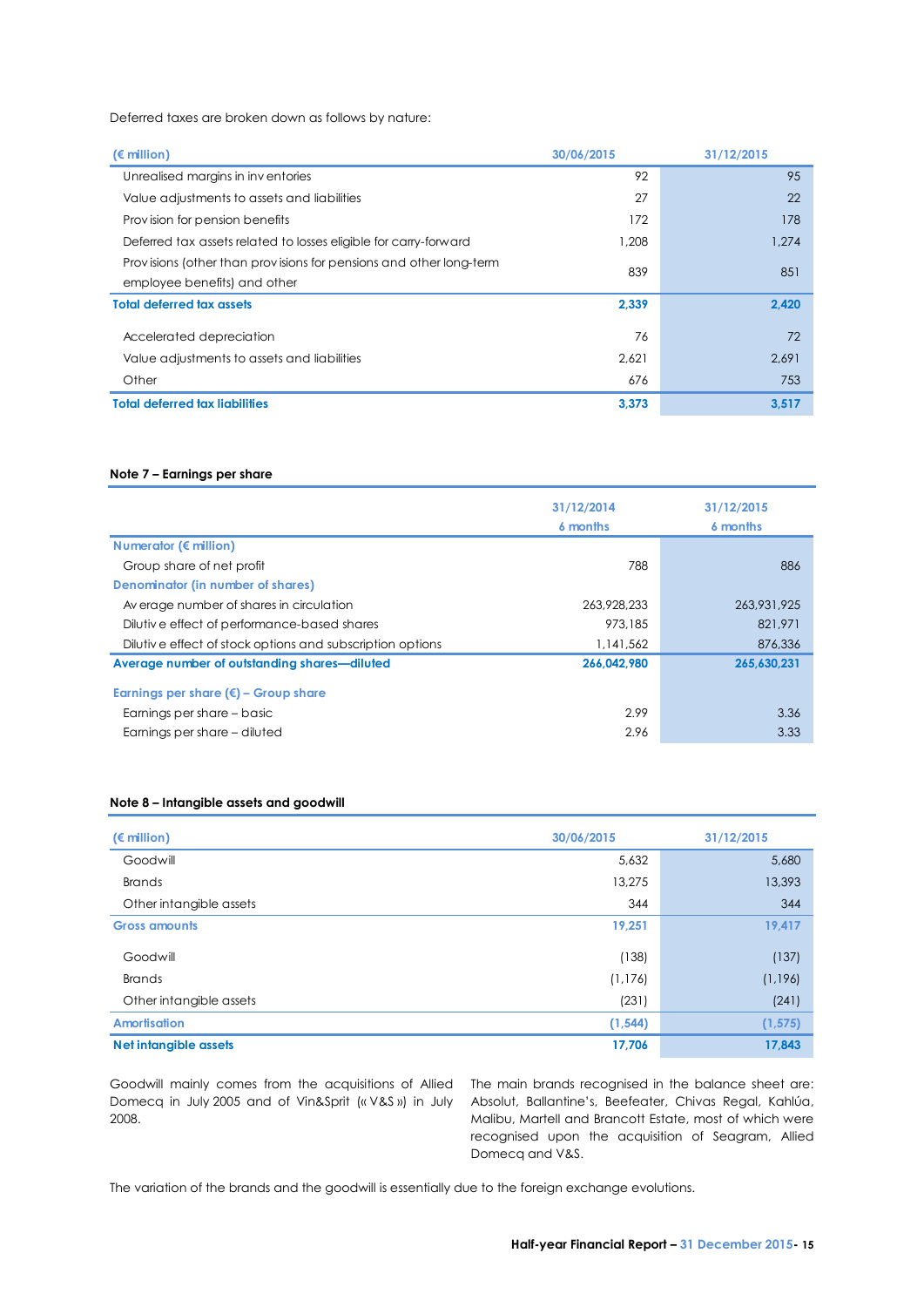# **Note 9 – Inventories**

The breakdown of the carrying amount of inventories at the balance sheet date is as follows:

| $(\epsilon$ million)           | 30/06/2015 | 31/12/2015 |
|--------------------------------|------------|------------|
| Raw materials                  | 137        | 136        |
| Work-in-progress               | 4,515      | 4,498      |
| Goods purchased for resale     | 475        | 485        |
| Finished goods                 | 281        | 241        |
| <b>Gross amounts</b>           | 5,408      | 5,361      |
| Raw materials                  | (12)       | (12)       |
| Work-in-progress               | (11)       | (11)       |
| Goods purchased for resale     | (24)       | (17)       |
| Finished goods                 | (10)       | (9)        |
| <b>Provision for writedown</b> | (57)       | (50)       |
| <b>Inventories net</b>         | 5,351      | 5,311      |

At 31 December 2015, 80% of work-in-progress relate to maturing inventories intended to be used for whisky and cognac production. The Group is not significantly dependent on its suppliers.

### **Note 10 – Transfers of financial assets**

In the first half of the period, the Group continued to implement its programs to sell the receivables of several subsidiaries. Receivables sold under these programs totaled €861 million at 31 December 2015 and €591 million at 30 June 2015. As substantially all risks and rewards associated with the receivables were transferred, they were derecognised.

# **Derecognised assets where there is continuing involvement**

| $(\epsilon$ million)                              |                   |                     | Carrying amount of countinuing involvement |                                           | <b>Fair value of</b><br>confinuing<br><i>involvement</i> | <b>Exposition</b><br>maximale |
|---------------------------------------------------|-------------------|---------------------|--------------------------------------------|-------------------------------------------|----------------------------------------------------------|-------------------------------|
| Continuing inv oly ement                          | Amortised<br>cost | Held to<br>maturity | Av ailable<br>for sale                     | Financial<br>liabilities at<br>fair value |                                                          |                               |
| Guarantee deposit -<br>factoring and securisation | 18                |                     | ٠<br>۰                                     | $\sim$                                    | 18                                                       | 18                            |

# **Note 11 – Other current assets**

Other current assets are broken down as follows:

| Other current assets are broken down as follows: |            |            |
|--------------------------------------------------|------------|------------|
| $(\epsilon$ million)                             | 30/06/2015 | 31/12/2015 |
| Advances and down payments                       | 23         | 31         |
| Tax accounts receiv able, excluding income tax   | 129        | 128        |
| Prepaid expenses                                 | 74         | 71         |
| Other receiv ables                               | 34         | 31         |
| Total                                            | 260        | 261        |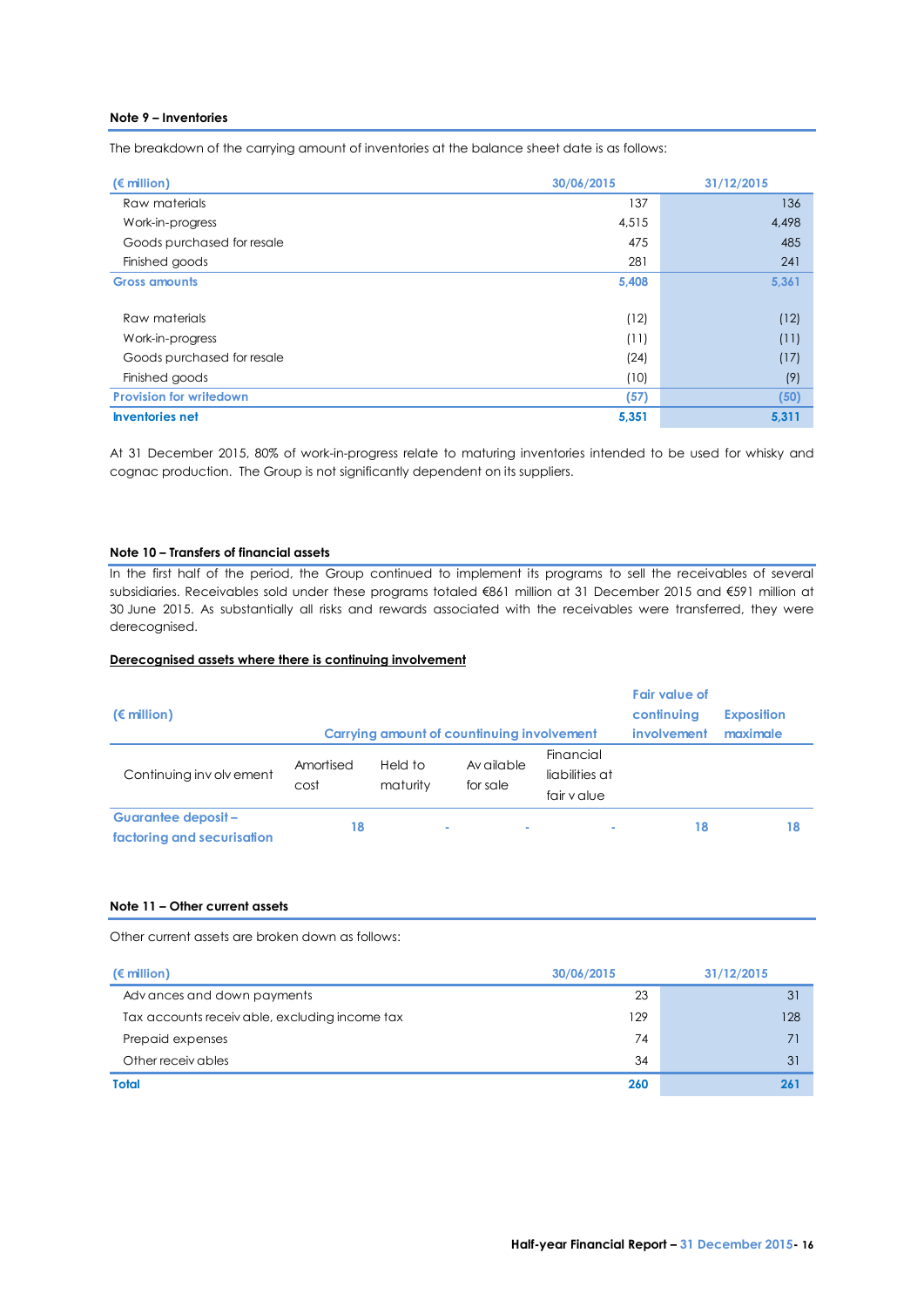# **Note 12 – Provisions**

# **12.1 Breakdown of provisions**

The breakdown of provision amounts in the balance sheet is as follows:

| $(\epsilon$ million)                                          | 30/06/2015 | 31/12/2015 | <b>Notes</b> |
|---------------------------------------------------------------|------------|------------|--------------|
| <b>Non-current provisions</b>                                 |            |            |              |
| Provisions for pensions and other long-term employee benefits | 654        | 667        | 12.3         |
| Other non-current provisions for liabilities and charges      | 400        | 381        | 12.2         |
| <b>Current provisions</b>                                     |            |            |              |
| Provisions for restructuring                                  | 65         | 36         | 12.2         |
| Other current provisions for liabilities and charges          | 108        | 101        | 12.2         |
| <b>Total</b>                                                  | 1.226      | 1.185      |              |

Some Group companies are involved in disputes as part of their normal business activities. They are also subject to tax audits, some of which may lead to adjustment. The main disputes are described in Note 21 – *Disputes*.

At 31 December 2015, the amount of provisions booked by the Group in respect of all disputes or risks in which it is involved amounted to €482 million. The Group does not provide details (with exceptions), as it believes the disclosure of the amount of any provision booked in consideration of each pending dispute would be likely to cause serious harm to the Group.

### **12.2 Changes in provisions (excluding provisions for pensions and other long-term employee benefits)**

|                              | Movements in the period |                       |             |                            |                                             |                          |            |
|------------------------------|-------------------------|-----------------------|-------------|----------------------------|---------------------------------------------|--------------------------|------------|
| (€ million)                  |                         | 30/06/2015 Allowances | <b>Used</b> | <b>Unused</b><br>reversals | <b>Translation</b><br>adjustments movements | <b>Other</b>             | 31/12/2015 |
| Provisions for restructuring | 65                      | 2                     | (28)        | (1)                        | (1)                                         | $\overline{\phantom{a}}$ | 36         |
| Other current provisions     | 108                     | 6                     | (6)         | (6)                        | (2)                                         |                          | 101        |
| Other non-current provisions | 400                     | 20                    | (2)         | (17)                       | (21)                                        | -                        | 381        |
| <b>Provisions</b>            | 573                     | 28                    | (37)        | (24)                       | (23)                                        |                          | 519        |

#### **12.3 Provisions for pensions and other long-term employee benefits**

The Group grants pension and retirement benefits and other post-employment benefits (sickness insurance or life insurance), in the form of defined contribution or defined benefit plans.

The table below presents a roll-forward of the provision between 30 June and 31 December during half-year 2014/15 and half-year 2015/16:

| $(\epsilon$ million)                                                 | 2014  | 2015     |
|----------------------------------------------------------------------|-------|----------|
| Net liability recognised in the balance sheet at 30 June             | 306   | 220      |
| Expense/(income) for the period                                      | 31    | 33       |
| Employer contributions and benefits paid directly by the<br>employer | (65)  | (75)     |
| Change in scope                                                      | (0)   | $\Omega$ |
| Foreign currency gains and losses                                    | 10    | 10       |
| Actuarial gains and losses <sup>(1)</sup>                            | (133) | (55)     |
| Net liability recognised in the balance sheet at 31 December         | 149   | 134      |
| Amount recognised in assets                                          | 441   | 533      |
| <b>Provision at 31 December</b>                                      | 590   | 667      |

*(1) Booked in other comprehensive income.*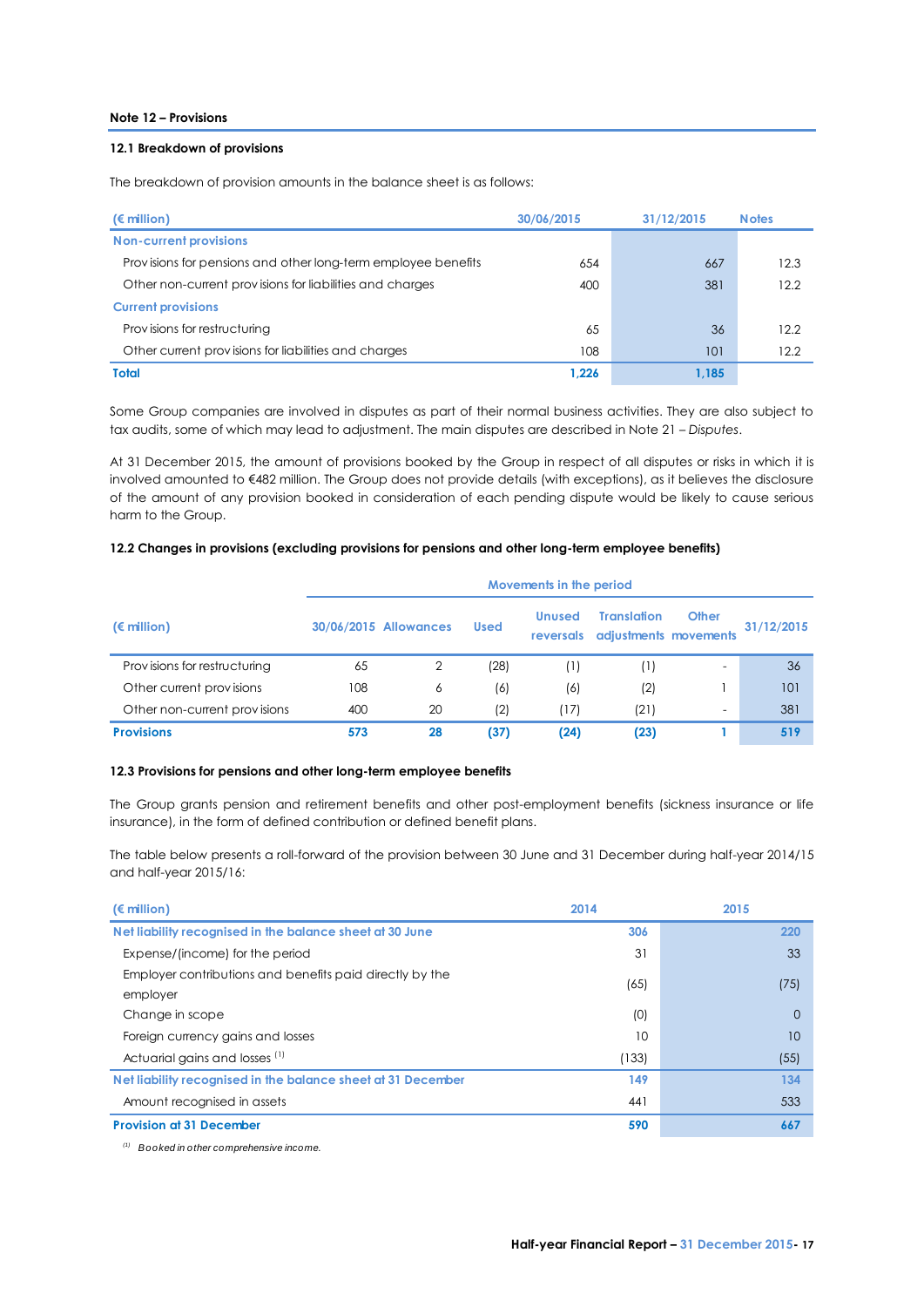The net expense recognised in income in respect of pensions and other long-term employee benefits is broken down as follows:

| as follows:                                            |            |            |
|--------------------------------------------------------|------------|------------|
| $(\epsilon$ million)                                   | 31/12/2014 | 31/12/2015 |
| Service cost                                           | 23         | 25         |
| Interest on provisions                                 | 4          |            |
| Fees/levies/premiums                                   | 5          |            |
| Impact of plan amendments / reduction of future rights | (0)        |            |
| Impact of liquidation of benefits                      |            |            |
| Net expense recognised in income                       | 31         | 33         |

# **Note 13 – Financial liabilities**

Net financial debt, as defined and used by the Group, corresponds to total gross debt (translated at the closing rate), including fair value and net foreign currency assets hedging derivatives (hedging of net investments and similar), less cash and cash equivalents.

# **13.1 Breakdown of net financial debt by nature and maturity**

|                                                         |                | 30/06/2015      |              | 31/12/2015     |                 |       |
|---------------------------------------------------------|----------------|-----------------|--------------|----------------|-----------------|-------|
| $(\epsilon$ million)                                    | <b>Current</b> | Non-<br>current | <b>Total</b> | <b>Current</b> | Non-<br>current | Total |
| <b>Bonds</b>                                            | 1,514          | 6,958           | 8,473        | 1,390          | 7,562           | 8,951 |
| Syndicated loan                                         |                |                 |              | 0              | 138             | 138   |
| Commercial paper                                        | 459            |                 | 459          | 298            |                 | 298   |
| Other loans and long-term debts                         | 79             | 500             | 580          | 149            | 177             | 325   |
| <b>Other financial liabilities</b>                      | 538            | 500             | 1,039        | 447            | 315             | 761   |
| <b>Gross financial debt</b>                             | 2,052          | 7,459           | 9,511        | 1.836          | 7.876           | 9,712 |
| Fair y alue hedge derivatives – assets                  | (15)           | (51)            | (66)         | (14)           | (57)            | (72)  |
| Fair value hedge derivatives                            | (15)           | (51)            | (66)         | (14)           | (57)            | (72)  |
| Net assets hedging derivative instruments - liabilities | 121            |                 | 121          | 141            |                 | 141   |
| Net asset hedging derivative instruments                | 121            |                 | 121          | 141            | ٠               | 141   |
| <b>Financial debt after hedges</b>                      | 2,159          | 7,408           | 9,566        | 1,963          | 7,819           | 9,782 |
| <b>Cash and cash equivalents</b>                        | (545)          |                 | (545)        | (524)          |                 | (524) |
| Net financial debt                                      | 1,614          | 7,408           | 9,021        | 1,439          | 7.819           | 9,258 |

**13.2 Breakdown of debt by currency before and after foreign exchange hedge instruments at 30 June 2015 and 31 December 2015**

| At 30/06/2015<br>$(\epsilon$ million) | <b>Debt</b><br>before<br>hedging | Amount<br>hedged | Debt after<br>hedging | Cash  | Net debt<br>after<br>hedging | $%$ debt<br>after<br>hedging | % net debt<br>after<br>hedging |
|---------------------------------------|----------------------------------|------------------|-----------------------|-------|------------------------------|------------------------------|--------------------------------|
| <b>EUR</b>                            | 4,656                            | (394)            | 4,263                 | (69)  | 4,194                        | 45%                          | 46%                            |
| <b>USD</b>                            | 4.790                            | 944              | 5.734                 | (51)  | 5,683                        | 60%                          | 63%                            |
| GBP                                   | $\overline{2}$                   | (275)            | (274)                 | (26)  | (299)                        | $-3%$                        | $-3%$                          |
| <b>SEK</b>                            | 9                                | (227)            | (218)                 | (31)  | (249)                        | $-2\%$                       | $-3%$                          |
| Other currencies                      | 54                               | 6                | 60                    | (368) | (307)                        | 1%                           | $-3%$                          |
| <b>Financial debt by currency</b>     | 9.511                            | 55               | 9,566                 | (545) | 9.021                        | 100%                         | 100%                           |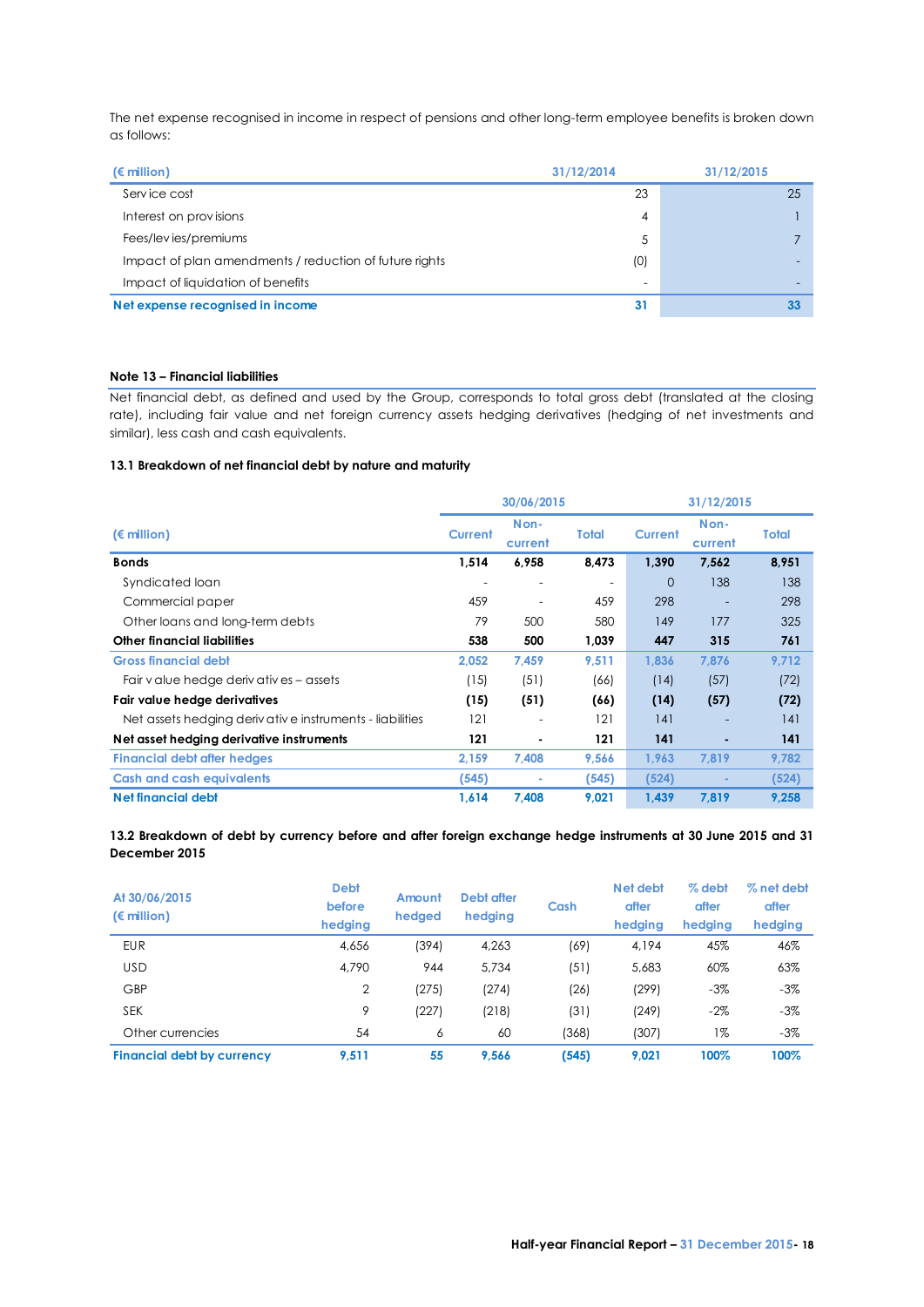| At 31/12/2015<br>$(\epsilon$ million) | <b>Debt</b><br>before<br>hedging | Amount<br>hedged | Debt after<br>hedging | Cash  | Net debt<br>after<br>hedging | % debt<br>after<br>hedging | % net debt<br>after<br>hedging |
|---------------------------------------|----------------------------------|------------------|-----------------------|-------|------------------------------|----------------------------|--------------------------------|
| <b>EUR</b>                            | 4,732                            | (322)            | 4,411                 | 24    | 4,435                        | 45%                        | 48%                            |
| <b>USD</b>                            | 4.892                            | 964              | 5,856                 | (91)  | 5,765                        | 60%                        | 62%                            |
| GBP                                   |                                  | (435)            | (434)                 | (42)  | (476)                        | $-4%$                      | $-5%$                          |
| <b>SEK</b>                            | 10                               | (233)            | (223)                 | (42)  | (264)                        | $-2%$                      | $-3%$                          |
| Other currencies                      | 77                               | 94               | 172                   | (372) | (201)                        | $2\%$                      | $-2%$                          |
| <b>Financial debt by currency</b>     | 9.712                            | 69               | 9.782                 | (524) | 9.258                        | 100%                       | 100%                           |

# **13.3 Breakdown of debt by currency and type of rate hedging at 30 June 2015 and 31 December 2015**

| Au 30/06/2015<br>$(\epsilon$ million) | Debt after<br>hedging<br>by<br>currency | <b>Fixed-rate</b><br>$debt^{(1)}$ | 'Capped'<br>floating<br>rate debt | Non-hedaed<br>floating rate<br>debt | $%$ (fixed +<br>capped<br>floating rate<br>debt)/ debt<br>after hedging | Cash  | $%$ (fixed +<br>capped<br>floating rate<br>debt)/ net debt |
|---------------------------------------|-----------------------------------------|-----------------------------------|-----------------------------------|-------------------------------------|-------------------------------------------------------------------------|-------|------------------------------------------------------------|
| <b>EUR</b>                            | 4.263                                   | 3.584                             | $\overline{\phantom{0}}$          | 678                                 | 84%                                                                     | (69)  | 85%                                                        |
| <b>USD</b>                            | 5.734                                   | 5.015                             | $\overline{\phantom{0}}$          | 719                                 | 87%                                                                     | (51)  | 88%                                                        |
| GBP                                   | (274)                                   | $\overline{\phantom{a}}$          | $\overline{\phantom{a}}$          | (274)                               | N.M.                                                                    | (26)  | N.M.                                                       |
| <b>SEK</b>                            | (218)                                   | $\overline{\phantom{a}}$          | $\overline{\phantom{a}}$          | (218)                               | N.M.                                                                    | (31)  | N.M.                                                       |
| Other currencies                      | 60                                      | $\overline{\phantom{a}}$          |                                   | 60                                  | N.M.                                                                    | (368) | N.M.                                                       |
| <b>Total</b>                          | 9.566                                   | 8.599                             | ۰                                 | 967                                 | 90%                                                                     | (545) | 95%                                                        |

*N.M .: not meaningful.* 

*(1) Hedge accounting and other derivatives*

| At 31/12/2015<br>$(\epsilon$ million) | Debt after<br>hedging<br>by<br>currency | <b>Fixed-rate</b><br>debt <sup>(1)</sup> | 'Capped'<br>floating<br>rate debt | Non-hedaed<br>floating rate<br>debt | $%$ (fixed +<br>capped<br>floating rate<br>debt)/ debt<br>after hedging | Cash  | $%$ (fixed +<br>capped<br>floating rate<br>debt)/ net debt |
|---------------------------------------|-----------------------------------------|------------------------------------------|-----------------------------------|-------------------------------------|-------------------------------------------------------------------------|-------|------------------------------------------------------------|
| <b>EUR</b>                            | 4.411                                   | 3.583                                    |                                   | 828                                 | 81%                                                                     | 24    | 81%                                                        |
| <b>USD</b>                            | 5.856                                   | 4,330                                    | -                                 | 1.526                               | 74%                                                                     | (91)  | 75%                                                        |
| GBP                                   | (434)                                   |                                          | ٠                                 | (434)                               | N.M.                                                                    | (42)  | N.M.                                                       |
| <b>SEK</b>                            | (223)                                   |                                          | $\overline{\phantom{0}}$          | (223)                               | N.M.                                                                    | (42)  | N.M.                                                       |
| Other currencies                      | 172                                     | $\overline{\phantom{a}}$                 | -                                 | 172                                 | N.M.                                                                    | (372) | N.M.                                                       |
| <b>Total</b>                          | 9.782                                   | 7.913                                    | ۰                                 | 1.869                               | 81%                                                                     | (524) | 85%                                                        |

*N.M .: not meaningful.* 

*(1) Hedge accounting and other derivatives*

# **13.4 Breakdown of fixed-rate/floating rate debt before and after interest rate hedge instruments at 30 June 2015 and 31 December 2015**

|                                                     |                        |      | 30/06/2015               |      |                        |      | 31/12/2015         |      |  |
|-----------------------------------------------------|------------------------|------|--------------------------|------|------------------------|------|--------------------|------|--|
| (€ million)                                         | Debt before<br>hedging |      | Debt after hedging       |      | Debt before<br>hedging |      | Debt after hedging |      |  |
| Fixed-rate debt                                     | 8.118                  | 85%  | 8.599                    | 90%  | 8.743                  | 89%  | 7.913              | 81%  |  |
| 'Capped' floating-rate debt                         |                        |      | $\overline{\phantom{0}}$ |      |                        |      |                    |      |  |
| Floating-rate debt                                  | .448                   | 15%  | 967                      | 10%  | 1.039                  | 11%  | 1.869              | 19%  |  |
| Financial debt after hedging by<br>nature of hedges | 9.566                  | 100% | 9.566                    | 100% | 9.782                  | 100% | 9.782              | 100% |  |

At 31 December 2015, before taking account of any hedges, 89% of the Group's gross debt was fixed-rate and 11% floating-rate. After hedging, the floating-rate part was 19%.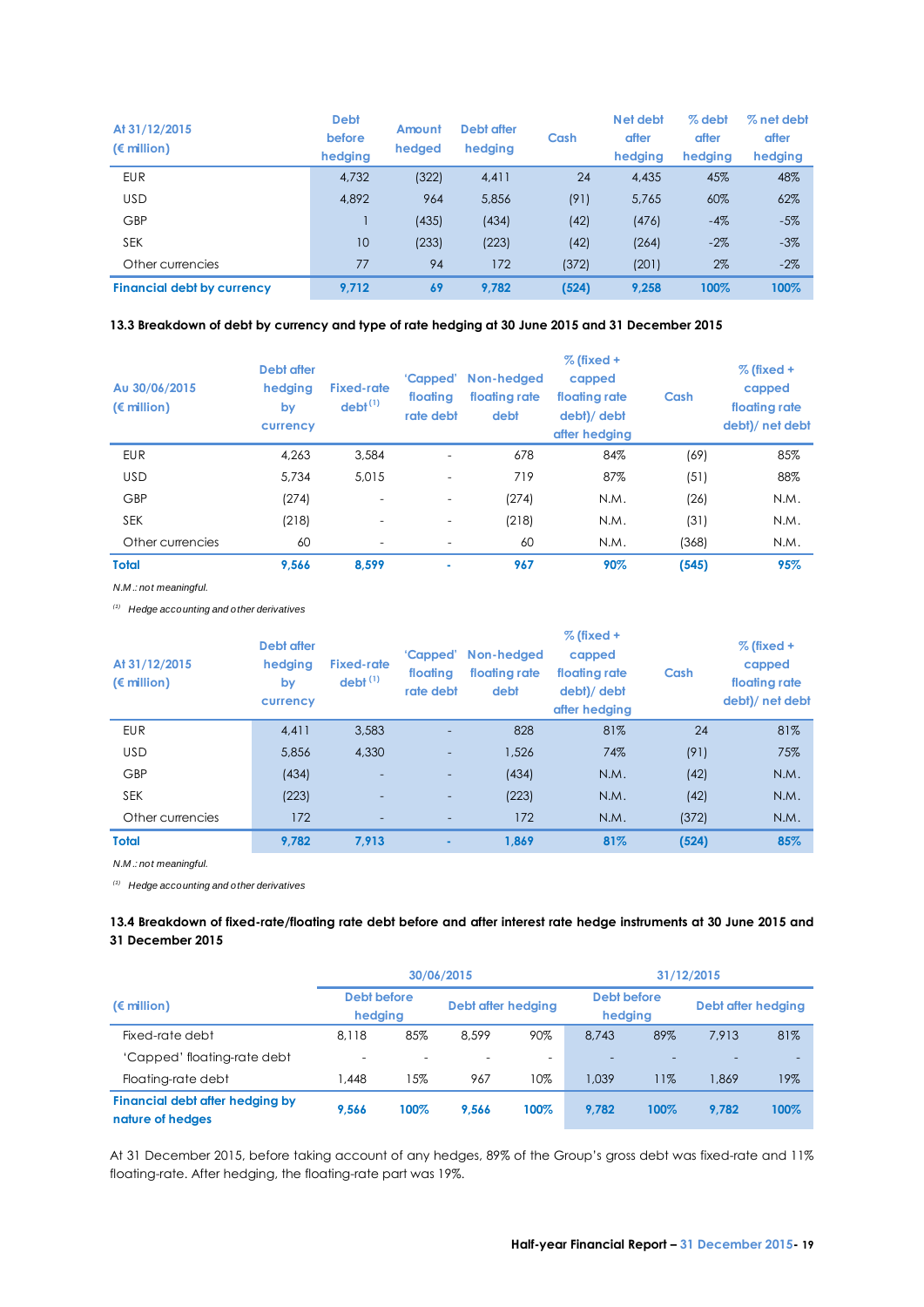### **13.5 Schedule of financial liabilities at 30 June 2015 and 31 December 2015**

The following table shows the maturity of future financial liability-related cash flows (nominal and interest). Variable interest flows have been estimated on the basis of rates at 30 June 2015 and 31 December 2015.

| At 30/06/2015<br>$(\epsilon$ million)       | <b>Balance</b><br>sheet<br>value | <b>Contractual</b><br>flows | $\leq 6$<br>months       | 6 to 12<br>months | 1 <sub>to</sub> 2<br>years | 2 <sub>to</sub> 3<br>years | 3 <sub>to 4</sub><br>years | 4 <sub>to</sub> 5<br>years | > 5<br>years   |
|---------------------------------------------|----------------------------------|-----------------------------|--------------------------|-------------------|----------------------------|----------------------------|----------------------------|----------------------------|----------------|
| Interest                                    |                                  | (2,526)                     | (119)                    | (229)             | (299)                      | (215)                      | (214)                      | (214)                      | (1, 235)       |
| Nominal value                               |                                  | (9,398)                     | (683)                    | (1, 239)          | (1,803)                    | (371)                      | (14)                       | (864)                      | (4, 425)       |
| <b>Gross financial debt</b>                 | (9, 511)                         | (11, 924)                   | (803)                    | (1,468)           | (2,103)                    | (586)                      | (228)                      | (1,078)                    | (5,660)        |
| Cross currency swaps:                       | (121)                            |                             |                          |                   |                            |                            |                            |                            |                |
| Payable flows                               |                                  | (717)                       | (1)                      | (716)             |                            |                            |                            |                            |                |
| Receiv able flows                           |                                  | 594                         | $\overline{\phantom{a}}$ | 594               |                            |                            |                            |                            |                |
| Derivative instruments - liabilities        | (147)                            | (154)                       | (57)                     | (24)              | (21)                       | (20)                       | (20)                       | (20)                       | 7              |
| <b>Derivative instruments - liabilities</b> | (267)                            | (277)                       | (58)                     | (145)             | (21)                       | (20)                       | (20)                       | (20)                       | $\overline{7}$ |
| <b>Total financial liabilities</b>          | (9, 779)                         | (12, 201)                   | (860)                    | (1,613)           | (2, 124)                   | (606)                      | (247)                      | (1,097)                    | (5,653)        |
| At 31/12/2015<br>$(\epsilon$ million)       | <b>Balance</b><br>sheet          | <b>Contractual</b><br>flows | < 6                      | 6 to 12           | 1 to 2                     | 2 <sub>to</sub> 3          | 3 <sub>to</sub> 4          | 4 <sub>to</sub> 5          | > 5            |
|                                             | value                            |                             | months                   | months            | years                      | years                      | years                      | years                      | years          |
| Interest                                    |                                  | (2,538)                     | (232)                    | (130)             | (303)                      | (228)                      | (228)                      | (228)                      | (1, 187)       |
| Nominal value                               |                                  | (9, 425)                    | (1, 581)                 | (68)              | (1,885)                    | (6)                        | (6)                        | (856)                      | (5,022)        |
| <b>Gross financial debt</b>                 | (9, 712)                         | (11, 963)                   | (1,813)                  | (198)             | (2, 188)                   | (235)                      | (235)                      | (1,085)                    | (6, 210)       |
| Cross currency swaps:                       | (141)                            |                             |                          |                   |                            |                            |                            |                            |                |
| Payable flows                               |                                  | (736)                       | (736)                    |                   |                            |                            |                            |                            |                |
| Receiv able flows                           |                                  | 594                         | 594                      |                   |                            |                            |                            |                            |                |
| Derivative instruments - liabilities        | (92)                             | (144)                       | (42)                     | (14)              | (21)                       | (21)                       | (21)                       | (21)                       | (2)            |
| <b>Derivative instruments - liabilities</b> | (233)                            | (286)                       | (185)                    | (14)              | (21)                       | (21)                       | (21)                       | (21)                       | (2)            |

# **13.6 Syndicated loan**

At 31 December 2015, the drawdown amount of the multi-currency revolving credit facility was US\$150 million, for a total amount of €138 million. The undrawn amount of the multi-currency revolving credit facility was €2,362 million.

# **13.7 Bonds**

| Nominal amount     | Interest rate | <b>Issue date</b> | <b>Maturity</b> | <b>Carrying amount</b><br>at 31/12/2015<br>$(\epsilon$ million) |
|--------------------|---------------|-------------------|-----------------|-----------------------------------------------------------------|
| 1.200 MEUR         | 4.88%         | 18/03/2010        | 18/03/2016      | 1.249                                                           |
| 850 MUSD           | 2.95%         | 12/01/2012        | 15/01/2017      | 791                                                             |
| 1,000 MEUR         | 5.00%         | 15/03/2011        | 15/03/2017      | 1,038                                                           |
| 850 MEUR           | 2.00%         | 20/03/2014        | 22/06/2020      | 853                                                             |
| 1,000 MUSD         | 5.75%         | 07/04/2011        | 07/04/2021      | 938                                                             |
| 1,500 MUSD         | 4.45%         | 25/10/2011        | 15/01/2022      | 1,420                                                           |
| 800 MUSD           | 4.25%         | 12/01/2012        | 15/07/2022      | 755                                                             |
| 500 MEUR           | 1.88%         | 28/09/2015        | 28/09/2023      | 473                                                             |
| 650 MEUR           | 2.13%         | 29/09/2014        | 27/09/2024      | 649                                                             |
| 850 MUSD           | 5.50%         | 12/01/2012        | 15/01/2042      | 786                                                             |
| <b>Total bonds</b> |               |                   |                 | 8.951                                                           |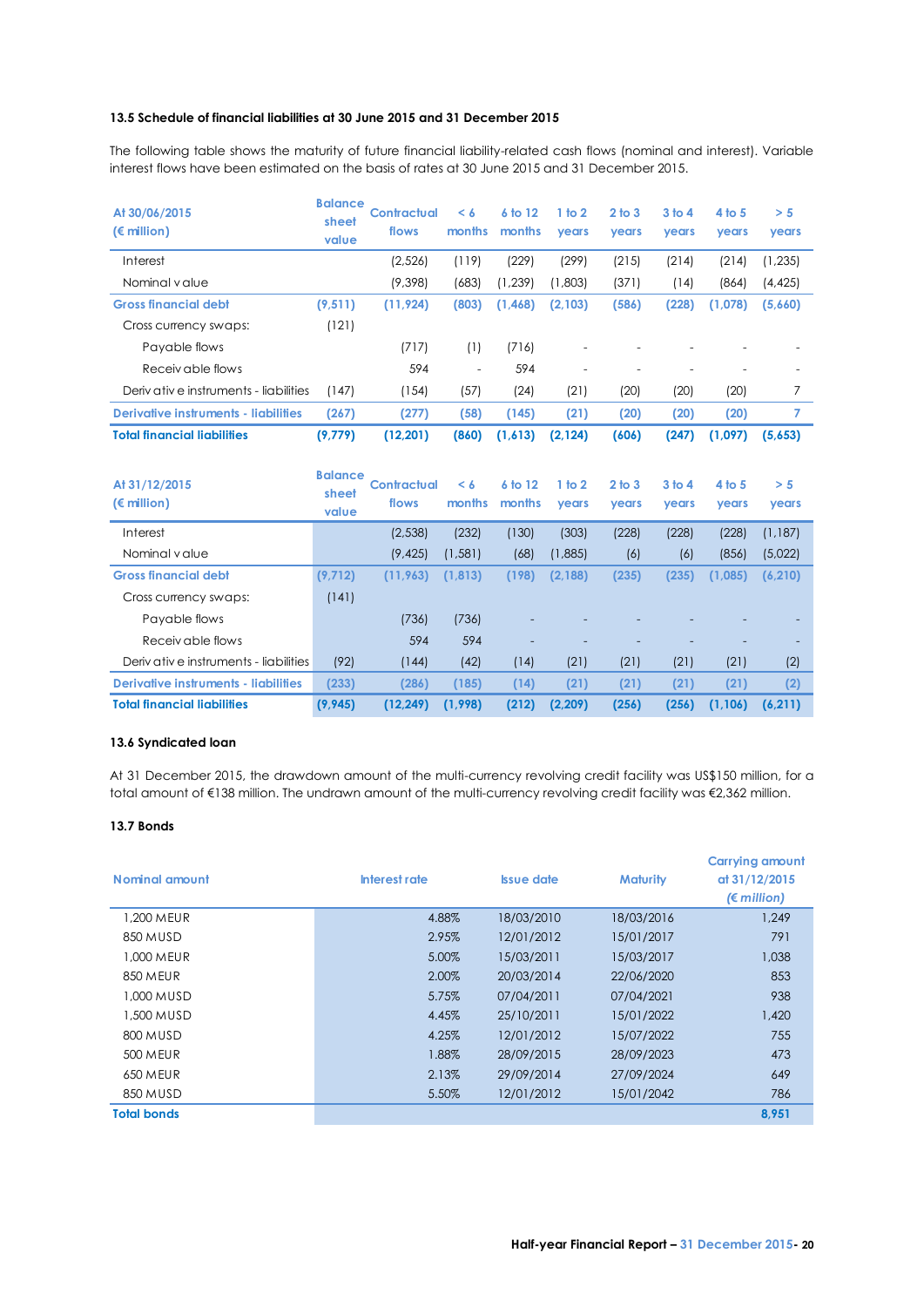# **Note 14 – Financial instruments**

Fair value of financial instruments:

|                                                         |                                                                                                                    | <b>Breakdown by accounting classification</b> | 30/06/2015                      |                                     |                                  |               |       |
|---------------------------------------------------------|--------------------------------------------------------------------------------------------------------------------|-----------------------------------------------|---------------------------------|-------------------------------------|----------------------------------|---------------|-------|
| $(\epsilon$ million)                                    | Measurement <sup>®</sup><br><b>Fair value</b><br>level<br><b>Fair value</b><br>shareholders'<br>- profit<br>equity |                                               | <b>Loans and</b><br>receivables | Liabilities at<br>amortised<br>cost | <b>Balance</b><br>sheet<br>value | Fair<br>value |       |
| <b>Assets</b>                                           |                                                                                                                    |                                               |                                 |                                     |                                  |               |       |
| Av ailable-for-sale financial assets                    | Level 3                                                                                                            |                                               | 19                              |                                     | $\sim$                           | 19            | 19    |
| Guarantees, deposits,<br>investment-related receivables |                                                                                                                    |                                               | $\overline{\phantom{a}}$        | 56                                  | $\overline{\phantom{a}}$         | 56            | 56    |
| Other non-current financial<br>assets                   | Level 2                                                                                                            | 438                                           |                                 |                                     | $\overline{\phantom{a}}$         | 438           | 438   |
| Trade receiv ables                                      |                                                                                                                    |                                               | $\overline{\phantom{a}}$        | 1,152                               | $\overline{\phantom{a}}$         | 1,152         | 1,152 |
| Other current assets                                    |                                                                                                                    |                                               | $\equiv$                        | 260                                 | $\blacksquare$                   | 260           | 260   |
| Deriv ative instruments – assets                        | Level 2                                                                                                            | 102                                           |                                 |                                     | $\blacksquare$                   | 102           | 102   |
| Cash and cash equivalents                               | Level 1                                                                                                            | 545                                           |                                 |                                     | $\blacksquare$                   | 545           | 545   |
| <b>Liabilities</b>                                      |                                                                                                                    |                                               |                                 |                                     |                                  |               |       |
| <b>Bonds</b>                                            |                                                                                                                    |                                               |                                 | $\blacksquare$                      | 8,473                            | 8,473         | 8,900 |
| <b>Bank</b> debt                                        |                                                                                                                    |                                               |                                 |                                     | 999                              | 999           | 999   |
| Finance lease obligations                               |                                                                                                                    |                                               |                                 |                                     | 40                               | 40            | 40    |
| Derivative instruments - liabilities                    | Level 2                                                                                                            | 267                                           |                                 |                                     | $\overline{\phantom{a}}$         | 267           | 267   |

|                                                         |                                   |                                 | <b>Breakdown by accounting classification</b> | 31/12/2015                             |                                     |                                  |               |
|---------------------------------------------------------|-----------------------------------|---------------------------------|-----------------------------------------------|----------------------------------------|-------------------------------------|----------------------------------|---------------|
| $(\epsilon$ million)                                    | Measurement <sup>®</sup><br>level | <b>Fair value</b><br>$-$ profit | <b>Fair value</b><br>shareholders'<br>equity  | <b>Loans and</b><br><b>receivables</b> | Liabilities at<br>amortised<br>cost | <b>Balance</b><br>sheet<br>value | Fair<br>value |
| <b>Assets</b>                                           |                                   |                                 |                                               |                                        |                                     |                                  |               |
| Av ailable-for-sale financial assets                    | Level 3                           |                                 | 18                                            |                                        |                                     | 18                               | 18            |
| Guarantees, deposits,<br>investment-related receivables |                                   |                                 |                                               | 50                                     |                                     | 50                               | 50            |
| Other non-current financial<br>assets                   | Level 2                           | 536                             |                                               |                                        |                                     | 536                              | 536           |
| Trade receiv ables                                      |                                   |                                 | $\overline{\phantom{0}}$                      | 1.789                                  | $\overline{\phantom{a}}$            | 1,789                            | 1,789         |
| Other current assets                                    |                                   |                                 |                                               | 261                                    | $\qquad \qquad -$                   | 261                              | 261           |
| Deriv ative instruments – assets                        | Level 2                           | 98                              |                                               |                                        |                                     | 98                               | 98            |
| Cash and cash equivalents                               | Level 1                           | 524                             |                                               |                                        | $\overline{a}$                      | 524                              | 524           |
| <b>Liabilities</b>                                      |                                   |                                 |                                               |                                        |                                     |                                  |               |
| <b>Bonds</b>                                            |                                   |                                 |                                               |                                        | 8.951                               | 8.951                            | 9,310         |
| <b>Bank</b> debt                                        |                                   |                                 |                                               |                                        | 722                                 | 722                              | 722           |
| Finance lease obligations                               |                                   |                                 |                                               |                                        | 39                                  | 39                               | 39            |
| Derivative instruments - liabilities                    | Level 2                           | 233                             |                                               |                                        |                                     | 233                              | 233           |
|                                                         |                                   |                                 |                                               |                                        |                                     |                                  |               |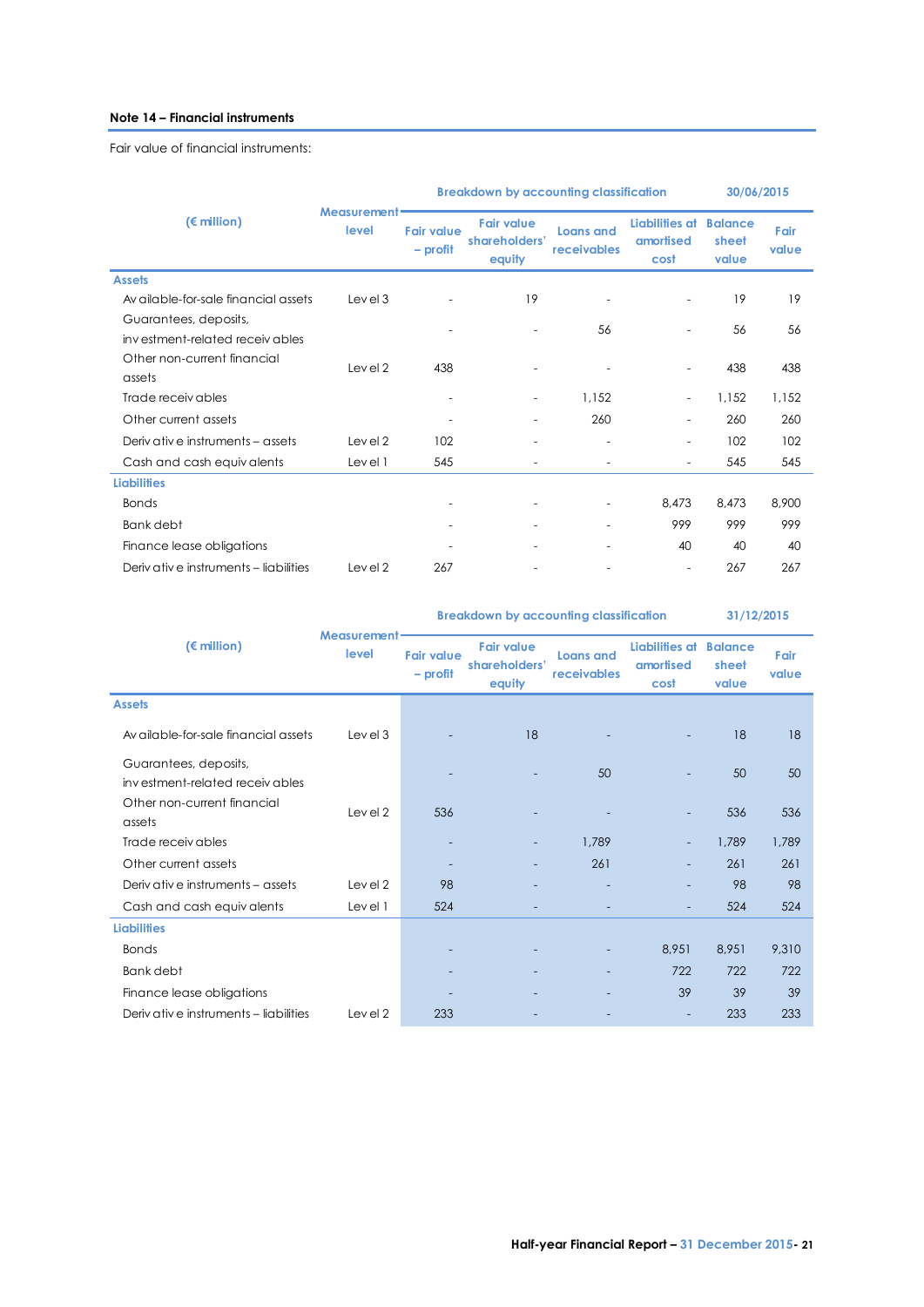The methods used are as follows:

- debt: the fair value of the debt is determined for each loan by discounting future cash flows on the basis of market rates at the balance sheet date, adjusted for the Group's credit risk; for floating rate bank debt, fair value is approximately equal to carrying amount;
- **bonds:** market liquidity enabled the bonds to be valued at their fair value using the quoted prices;
- other long-term financial liabilities: the fair value of other long-term financial liabilities is calculated for each loan by discounting future cash flows using an interest rate taking into account the Group's credit risk at the balance sheet date;
- derivative instruments: the market value of instruments recognised in the financial statements at the balance sheet date was calculated on the basis of available market data, using current valuation models.

The hierarchical levels for fair value disclosures below accord with the definitions in the amended version of IFRS 7 (Financial Instruments: Disclosures):

- Level 1: fair value based on prices quoted in an active market;
- **Level 2: fair value measured based on observable** market data (other than quoted prices included in Level 1);
- **Level 3: fair value determined by valuation** techniques based on unobservable market data.

In accordance with IFRS 13, derivatives were measured taking into account the Credit Valuation Adjustment (CVA) and the Debt Valuation Adjustment (DVA). The measurement is based on historical data (rating of counterparty banks and probability of default). At 31 December 2015, the impact was not significant.

### **Note 15 – Other current liabilities**

Other current liabilities are broken down as follows:

| $(\epsilon$ million)      | 30/06/2015 | 31/12/2015 |
|---------------------------|------------|------------|
| Taxes and social security | 604        | 668        |
| Other operating payables  | 311        | 49         |
| Other payables            | 5          | 4          |
| <b>Total</b>              | 920        | 721        |

# **Note 16 – Notes to the consolidated cash flow statement**

**16.1 Working capital requirement**

The working capital requirement has increased by €455 million due to a usually stronger activity at the end of December compared to the end of June. It is explained as follows:

- inventories: +€43 million;
- trade receivables: +€696 million;
- trade payables: €(223) million;
- others: €(61) million.

### **16.2 Capital expenditure**

Capital expenditures comprise the rise in capacities of production (distilleries) but also new warehouses and the renewal of equipment (wine storehouses, barrels…) in the production subsidiaries.

#### **16.3 Disposals of tangibles and intangible assets**

No main disposals carried out during the semester.

#### **16.4 Increase/decrease in loans**

The Group issued bonds for a total amount of €500 million in September 2015.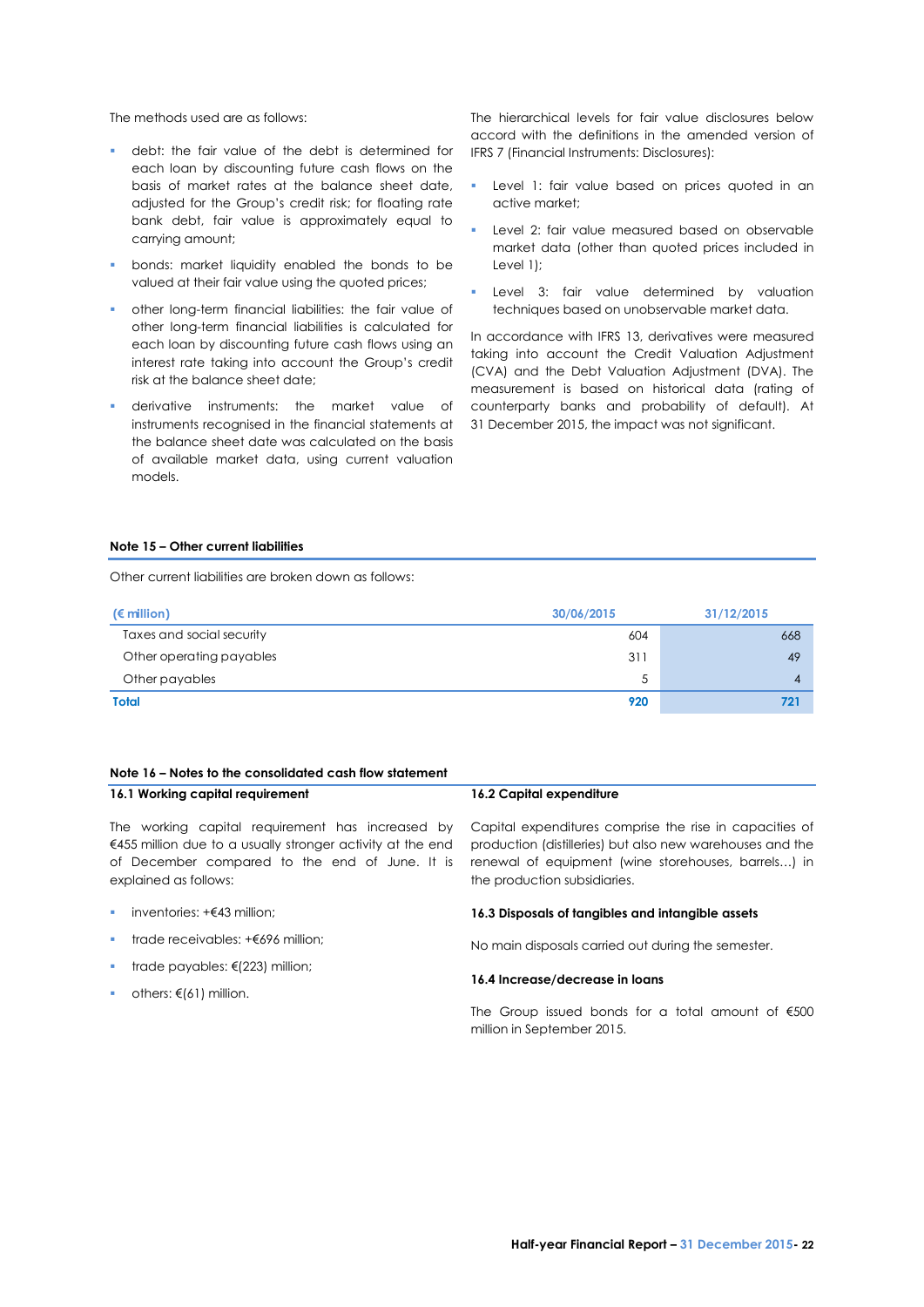#### **Note 17 – Shareholders' equity**

#### **17.1 Share capital**

Pernod Ricard's share capital changed as follows between 1 July 2015 and 31 December 2015:

|                                   | Number of shares | Amount<br>$(\epsilon$ million) |
|-----------------------------------|------------------|--------------------------------|
| Share capital at 1 July 2015      | 265.421.592      | 41'                            |
| Share capital at 31 December 2015 | 265.421.592      | 411                            |

All Pernod Ricard shares are issued and fully paid. Only one category of Pernod Ricard shares exists. These shares obtain double voting rights if they have been nominally registered for an uninterrupted period of 10 years.

These treasury shares are reported, at cost, as a deduction from shareholders' equity.

#### **17.3 Dividends paid and proposed**

#### **17.2 Treasury shares**

At 31 December 2015, Pernod Ricard SA and its controlled subsidiaries held 1,488,341 Pernod Ricard shares for a value of €107 million.

Following the resolution agreed upon during the Shareholders' Meeting of 6 November 2015, the total dividend in respect of the financial year ended 30 June 2015 was €1.80 per share. An interim dividend payment of €0.82 per share having been paid on 8 July 2015, the balance amounting to €0.98 per share has been paid on 18 November 2015.

# **Note 18 – Share-based payments**

The Group recognised an expense of €15.1 million within operating profit relating to the stock option and the free shares plans applicable at 31 December 2015. A liability of €2.2 million was recognised in other current liabilities at 31 December 2015 in respect of the Stock Appreciation Rights programs (SARs).

The stock option and the free shares plans are equity settled. The SARs programs are cash settled options.

The number of options and outstanding free shares changed as follows between 30 June and 31 December:

| Number of outstanding options / shares at 31 December 2015      | 4.555.164    |
|-----------------------------------------------------------------|--------------|
| Number of options / shares newly granted over the period        | 697.498      |
| Number of options / shares cancelled over the period            | (26, 183)    |
| Number of options exercised / shares acquired during the period | (357, 533)   |
| Number of outstanding options / shares at 30 June 2015          | 4.241.382    |
|                                                                 | <b>Units</b> |

#### **Note 19 – Off-balance sheet commitments**

The Group's off-balance sheet commitments given and received, which amounted respectively to €2,187 million and €2,955 million as of 30 June 2015, decreased by €124 million and €135 million in the first half of the 2015/16 financial year. This variation is mainly due to the

drawdown on the multi-currency revolving credit facility which undrawn amount was €2,362 million on 31 December 2015 in comparison with €2,500 million on 30 June 2015.

#### **Note 20 – Contingent liabilities**

In February 2015, Pernod Ricard received a final tax reassessment for the financial years 2006/07 to 2010/11 for a total amount of INR 6,732 million, including interest, or €93 million. This final order is mainly related to the tax deductibility of advertising and promotion expenses.

Pernod Ricard India, after consulting with its tax advisors, disputes the merits of the reassessment proposal and believes it has a probable chance of success in litigation. Accordingly, no provision has been booked for this matter.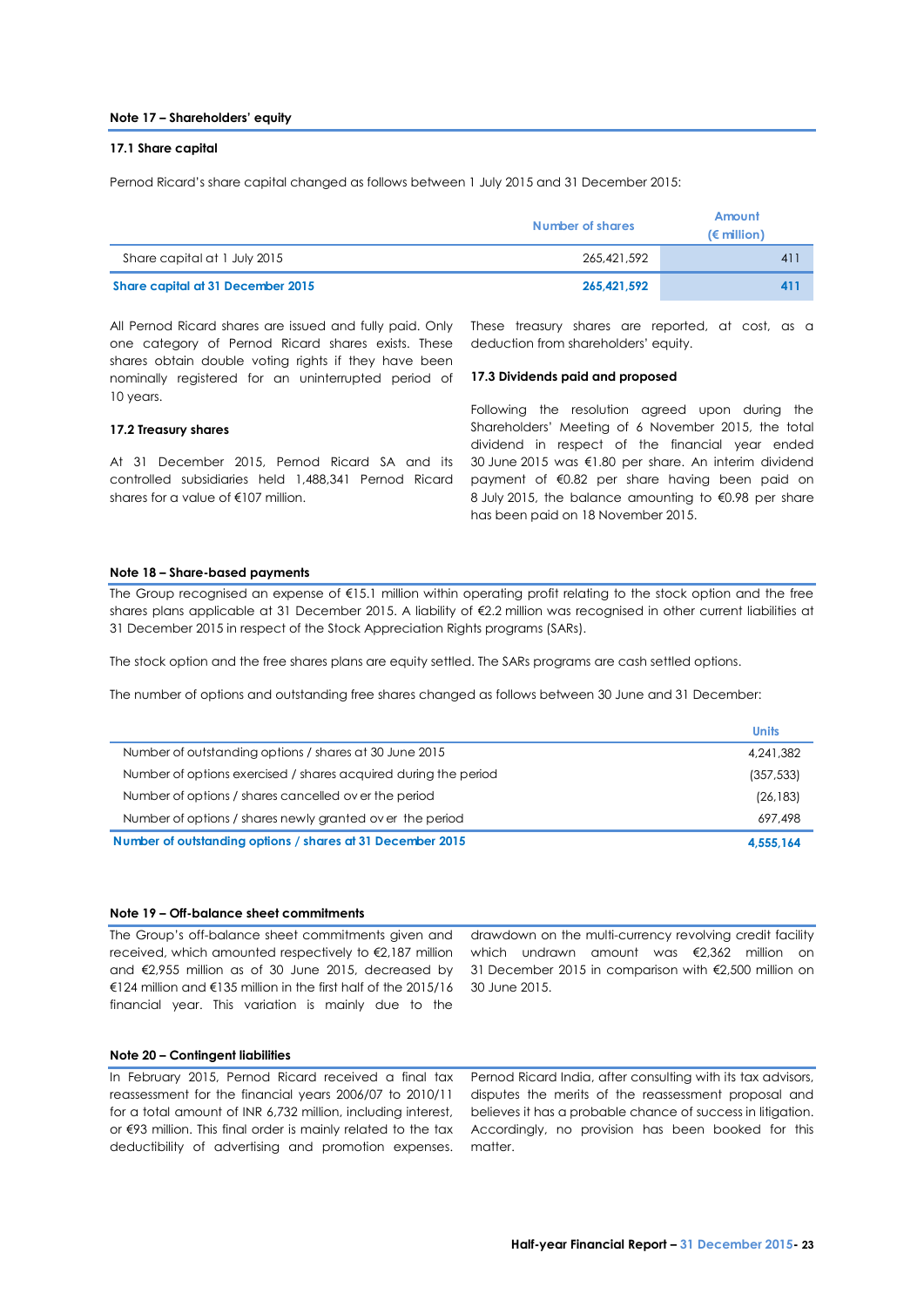#### **Note 21 – Disputes**

In the normal course of business, Pernod Ricard is involved in a number of legal, governmental, arbitration and administrative proceedings.

A provision for such procedures is constituted under "Other provisions for risks and charges" (see Note 12) only when it is likely that a current liability stemming from a past event will require the payment of an amount that can be reliably estimated. In the latter case, the provisioned amount corresponds to the best estimation of the risk. The provisioned amount recorded is based on the assessment of the level of risk on a case by case basis, it being understood that any events arising during the proceedings may at any time require that risk to be reassessed.

The provisions recorded by Pernod Ricard as at 31 December 2015, for all litigation and risks in which it is involved, amounted to €482 million, compared to €508 million at 30 June 2015 (see Note 12). Pernod Ricard provides no further details (other than in exceptional circumstances), as disclosing the amount of any provision for ongoing litigation could cause the Group serious harm.

To the Company's best knowledge, there are no other governmental, legal or arbitration proceedings pending or threatened, including any proceeding of which the Company is aware, which may have or have had over the last 12 months a significant impact on the profitability of the Company and/or the Group, other than those described below.

#### **Disputes relating to brands**

#### *Havana Club*

The Havana Club brand is owned in most countries by a joint venture company called Havana Club Holding SA (HCH), of which Pernod Ricard is a shareholder, and is registered in over 120 countries in which the Havana Club rum is distributed. In the United States, this brand is owned by a Cuban company (Cubaexport). Ownership of this brand is currently being challenged in the United States by a competitor of Pernod Ricard.

In 1998, the United States passed a law relating to the conditions for the protection of brands previously used by companies nationalised by the Castro regime. This law was condemned by the World Trade Organization (WTO) in 2002. However to date, the United States has not amended its legislation to comply with the WTO's decision.

 The United States Office of Foreign Assets Control (OFAC) decided that this law had the effect of preventing any renewal of the US trademark registration for the Havana Club brand, which, in the United States, has been owned by Cubaexport since 1976. In August 2006, the United States Patent and

Trademark Office (USPTO) denied the renewal of the said Havana Club registration, following guidance from the OFAC. Cubaexport petitioned the Director of the USPTO to reverse this decision and also filed a claim against the OFAC challenging both the OFAC's decision and the law and regulations applied by the OFAC. In March 2009, the US District Court for the District of Columbia ruled against Cubaexport. In March 2011, in a two-to-one decision, the Court of Appeals blocked Cubaexport from renewing its trademark. A certiorari petition was filed before the US Supreme Court on 27 January 2012, with the support of the French Government, the National Foreign Trade Council and the Washington Legal Foundation. On 14 May 2012, the Supreme Court denied the petition. This decision has no impact on the Group's financial statements. In November 2015, Cubaexport applied again to OFAC for a specific license to renew the US trademark registration. On 11th January 2016, OFAC granted Cubaexport the requested license and on 13th January 2016, the petition before the Director of the USPTO was granted and the trademark was renewed for the 10 year period ending 27th January 2016. A renewal request for the period of 10 years from 27th January 2016 to 2026 has been submitted to the USPTO.

 A competitor of the Group has petitioned the USPTO to cancel the Havana Club trademark, which is registered in the name of Cubaexport. In January 2004, the USPTO denied the petition and refused to cancel the trademark registration. As this decision was appealed, proceedings are now pending before the Federal District Court for the District of Columbia. These proceedings were stayed pending the outcome of Cubaexport's petition to the USPTO. Following the grant of this petition, it is expected that these proceedings will resume.

These risks constitute a potential obstacle to the Group's business development but there are no foreseeable obligations resulting from these events at the present time. The resolution of these disputes would represent a business development opportunity for the Group.

#### *Stolichnaya*

Allied Domecq International Holdings BV and Allied Domecq Spirits & Wine USA, Inc., together with SPI Spirits and other parties, are defendants in an action brought in the United States District Court for the Southern District of New York by entities that claim to represent the interests of the Russian Federation on matters relating to the ownership of the trademarks for vodka products in the United States. In the action, the plaintiffs challenged Allied Domecq International Holdings BV's thenownership of the Stolichnaya trademark in the United States and sought damages and interest based on vodka sales by Allied Domecq in the United States and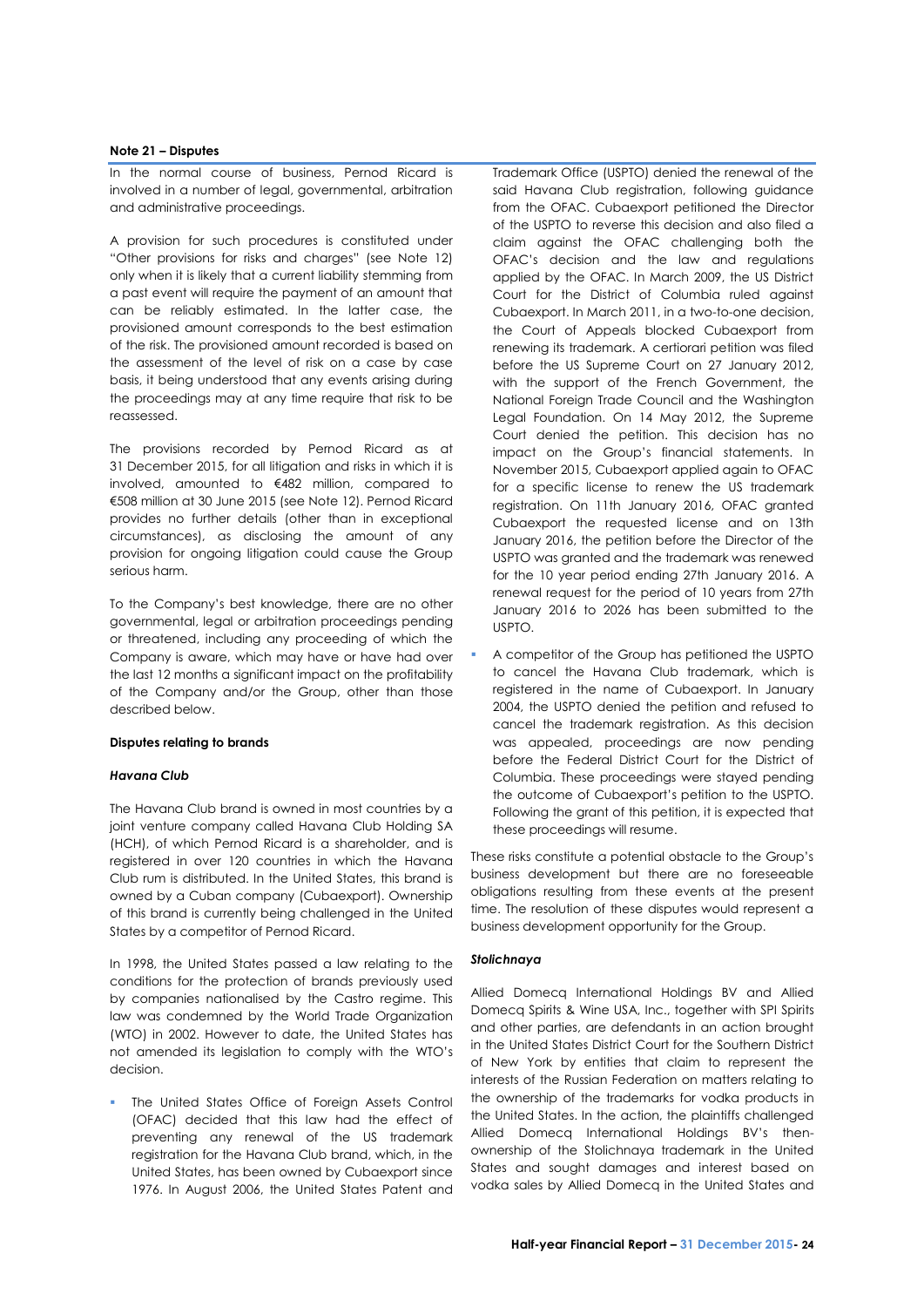disgorgement of the related profits. Their claims concerning Allied Domecq International Holdings BV's then-ownership of the Stolichnaya trademark in the United States having been dismissed in March 2006, the plaintiffs subsequently filed an appeal for the portion of the decision dismissing their trademark ownership, trademark infringement and fraud claims (as well as the dismissal of certain claims brought only against the SPI Group entities).

In October 2010, the Court of Appeals (i) affirmed the dismissal of the plaintiffs' fraud and unjust enrichment claims and (ii) reinstated the plaintiffs' claims for trademark infringement, misappropriation and unfair competition related to the use of the Stolichnaya trademarks. The Court of Appeals has remanded the case to the District Court for further proceedings.

The plaintiffs filed their Third Amended Complaint in February 2011, alleging trademark infringement (and related claims) and misappropriation against Allied Domecq, the SPI Group entities and newly-added defendants William Grant & Sons USA and William Grant & Sons, Inc., (the current distributors of Stolichnaya vodka in the United States). All defendants moved to dismiss the plaintiffs' Third Amended Complaint.

On 1 September 2011, the plaintiffs' trademark and unfair competition claims were dismissed with prejudice on the ground that plaintiffs lacked standing to bring these claims on behalf of the Russian Federation. Because he dismissed the federal trademark claims, the judge declined to exercise jurisdiction over the remaining common law misappropriation claim and thus he dismissed that claim without prejudice to the plaintiffs refiling that claim in a state court.

The District Court having entered judgment on 8 September 2011, the plaintiffs filed a notice of appeal in October 2011.

On 5 August 2013, the Court of Appeals confirmed that the plaintiffs lacked standing to bring claims in the name of the Russian Federation and dismissed their Third Amended Complaint. The plaintiffs' petition to the Supreme Court of the United States for a review of the case was denied on 24 February 2014.

On 4 February 2014, and probably in anticipation of the denial of the Supreme Court, the plaintiffs filed a new complaint before the United States District Court for the Southern District of New York. asserting many of the same claims as the previous action and some additional claims arising from the same alleged facts, including common law claims for trademark infringement and unfair competition. Plaintiffs attached to the complaint a purported assignment of the Russian Federation's alleged US trademark rights, and they asserted that the assignment rectified the lack of standing that was the basis for the courts' dismissal of the first action. Defendants filed a motion to dismiss the new action on a number of grounds, including that the assignment is

ineffective to confer standing on the plaintiffs, the claims are untimely, and the claims are barred because of the dismissal of the plaintiffs' previous action.

On 25 August 2014, Judge Shira Scheindlin denied defendants' motion to dismiss plaintiffs' federal claims for trademark infringement but granted defendants' motion to dismiss plaintiffs' other claims. Defendants then filed a motion for reconsideration or to authorize an immediate appeal, and plaintiffs filed a cross-motion for reconsideration; Judge Scheindlin denied both motions. Judge Scheindlin, however, allowed defendants to renew their motion to dismiss on the ground that plaintiffs lack standing to pursue their claims. The parties had until 6 October 2014 to submit reports from Russian legal experts on issues relevant to the plaintiffs' standing.

On 24 November 2014, Judge Shira Scheindlin rejected the new complaint lodged by the plaintiffs on the ground that they lacked standing to pursue their claims. The Judge, based on the conclusion of Russian legal experts, ruled that the Russian Civil Code was preventing the plaintiffs from holding intellectual property rights. The plaintiffs appealed against the decision.

On 26 January 2015, the plaintiffs and Allied Domecq signed a settlement agreement to end to their dispute. On 2 February 2015, the New York Court of Appeal ordered that Allied Domecq should withdraw from the proceedings.

#### **Tax disputes**

The Group's companies are regularly audited by the tax authorities in the countries in which they are registered. The estimation of the risk concerning each dispute is regularly reviewed by the affiliate or region concerned and by the Group's Tax Department, with the assistance of external counsel for the most significant or complex cases. Provisions are recognised if necessary. Pernod Ricard provides no further details (other than in exceptional circumstances), as disclosing the amount of any provision for ongoing tax litigation could cause the Group serious harm.

#### *India*

Pernod Ricard India (P) Ltd has an ongoing dispute with Indian Customs over the declared transaction value of concentrates of alcoholic beverages (CAB) imported into India. Customs are challenging the transaction values, arguing that some competitors used different values for the import of similar goods. This matter was ruled on by the Supreme Court which issued an order in July 2010, setting out the principles applicable for the determination of values which should be taken into account for the calculation of duty. Pernod Ricard India (P) Ltd has already paid the corresponding amounts up to 2001. Regarding the subsequent period up to December 2010, the Company has deposited almost the entire differential duty as determined by customs, although the values adopted by them are being disputed as being on the high side. The Company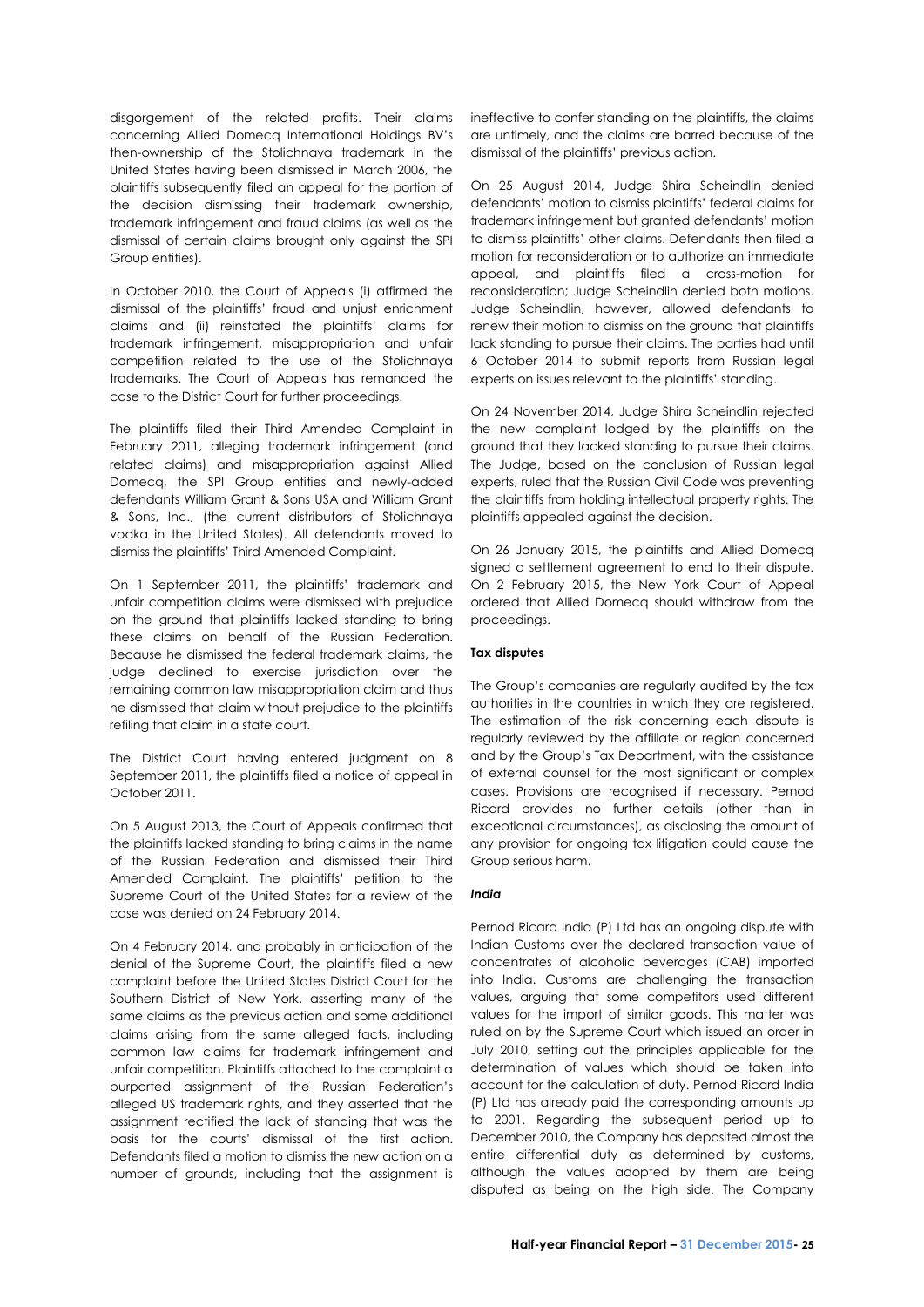continues to actively work with the authorities to resolve pending issues.

Furthermore, Pernod Ricard received in February 2015 a final tax reassessment for the financial years 2006/07 to 2010/11, mainly related to the tax deductibility of advertising and promotion expenses (see Note 20 – Contingent liabilities).

The above-mentioned disputes are only the subject of provisions, which, where appropriate, are recorded in Other provisions for risks and charges (see Note 12), when it is likely that a current liability stemming from a past event will require the payment of an amount which can be reliably estimated. The amount of the provision is the best estimate of the outflow of resources required to extinguish this liability.

# **Note 22 – Related parties**

During the first half-year ended 31 December 2015, relations between the Group and its associates remained the same as in the financial year ended 30 June 2015, as mentioned in the annual report. In particular, no transactions considered unusual with regards to their nature or amount occurred over the period.

#### **Note 23 – Subsequent Events**

At 29 January 2016, Pernod Ricard, via its German affiliate Pernod Ricard Deutschland, announced the signing of the agreement for the acquisition of a majority share of the dry-gin brand Monkey 47, produced in the Black Forest region in Germany. With this investment, Pernod Ricard expands its portfolio further into the fast

growing super premium gin category. Monkey 47 is already a very successful gin having won over many loyal consumers in the past years. The closing of the transaction is subject to approval by the relevant competition authorities.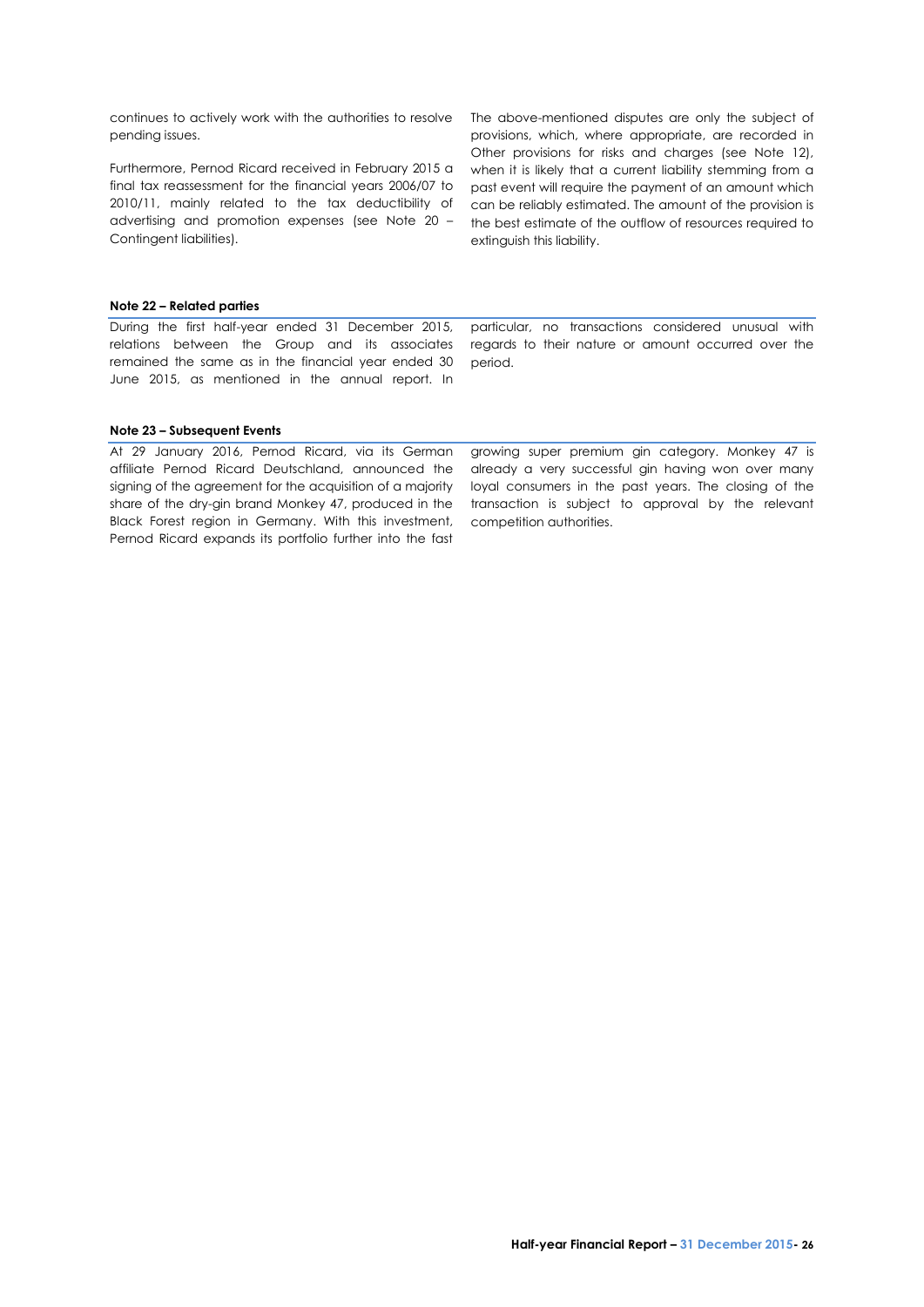# <span id="page-28-0"></span>**4/ Statutory auditors' review report on the interim financial statements**

# **Statutory auditors' review report on the first half-yearly financial information for the period from July 1st July to December 31st, 2015**

*This is a free translation into English of the statutory auditors' review report on the half-yearly financial information issued in French and it is provided solely for the convenience of English-speaking users. This report also includes information relating to the specific verification of information given in the Group's half-yearly management report. This report should be read in conjunction with and construed in accordance with French law and professional standards applicable in France.*

To the shareholders,

In accordance with the assignment entrusted to us by your General Meeting, and in accordance with the requirements of article L.451-1-2 III of the French monetary and financial code (*Code monétaire et financier*), we hereby report to you on:

- the review of the accompanying condensed half-yearly consolidated financial statements of Pernod Ricard for the period from July 1st to December 31st, 2015, and
- the verification on the information contained in the half-yearly management report.

These condensed half-yearly consolidated financial statements are the responsibility of the Board of Directors. Our role is to express a conclusion on these financial statements based on our review.

### **1. Conclusion on the financial statements**

We conducted our review in accordance with professional standards applicable in France. A review of interim financial information consists of making inquiries, primarily of persons responsible for financial and accounting matters, and applying analytical and other review procedures. A review is substantially less in scope than an audit conducted in accordance with professional standards applicable in France and consequently does not enable us to obtain assurance that we would become aware of all significant matters that might be identified in an audit. Accordingly, we do not express an audit opinion.

Based on our review, nothing has come to our attention that causes us to believe that the condensed half-yearly consolidated financial statements are not prepared, in all material respects, in accordance with IAS 34 – standard of the IFRSs as adopted by European Union applicable to interim financial information.

#### **2. Specific verification**

We have also verified the information presented in the half-yearly management report in respect of the condensed half-yearly consolidated financial statements subject to our review.

We have no matters to report as to its fair presentation and its consistency with the condensed half-yearly consolidated financial statements.

Neuilly-sur-Seine and Courbevoie, February 11th, 2016

The statutory auditors

French original signed by

Deloitte & Associés **Mazars** Mazars Mazars Mazars Mazars Mazars Mazars Mazars Mazars Mazars Mazars Mazars Mazars Mazars Mazars Mazars Mazars Mazars Mazars Mazars Mazars Mazars Mazars Mazars Mazars Mazars Mazars Mazars Maza

David Dupont-Noel Isabelle Sapet Erwan Candau